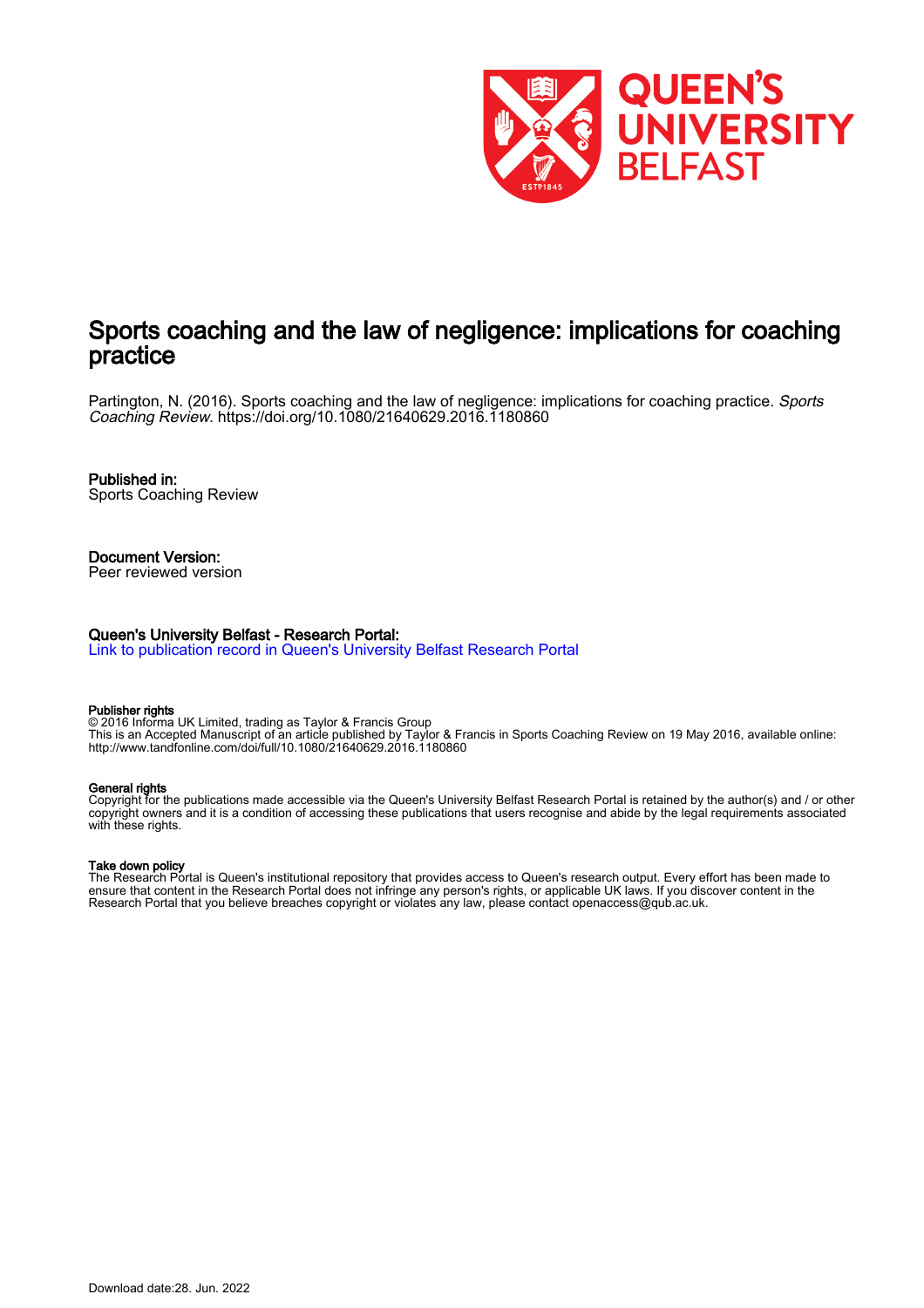# **Sports coaching and the law of negligence: implications for coaching practice**

Neil Partington

*School of Law, Queen's University Belfast, UK*

# **Abstract**

The ordinary principles of the law of negligence are applicable in the context of sport, including claims brought against volunteer and professional coaches. Adopting the perspective of the coach, this article intends to raise awareness of the emerging intersection between the law of negligence and sports coaching, by utilising an interdisciplinary analysis designed to better safeguard and reassure coaches mindful of legal liability. Detailed scrutiny of two cases concerning alleged negligent coaching, with complementary discussion of some of the ethical dilemmas facing modern coaches, reinforces the legal duty and obligation of all coaches to adopt objectively reasonable and justifiable coaching practices when interacting with athletes. Problematically, since research suggests that some coaching practice may be underpinned by 'entrenched legitimacy' and 'uncritical inertia', it is argued that coach education and training should place a greater emphasis on developing a coach's awareness and understanding of the evolving legal context in which they discharge the duty of care incumbent upon them.

**Keywords**: coaching practice; negligence; reasonable; standard of care; coach education.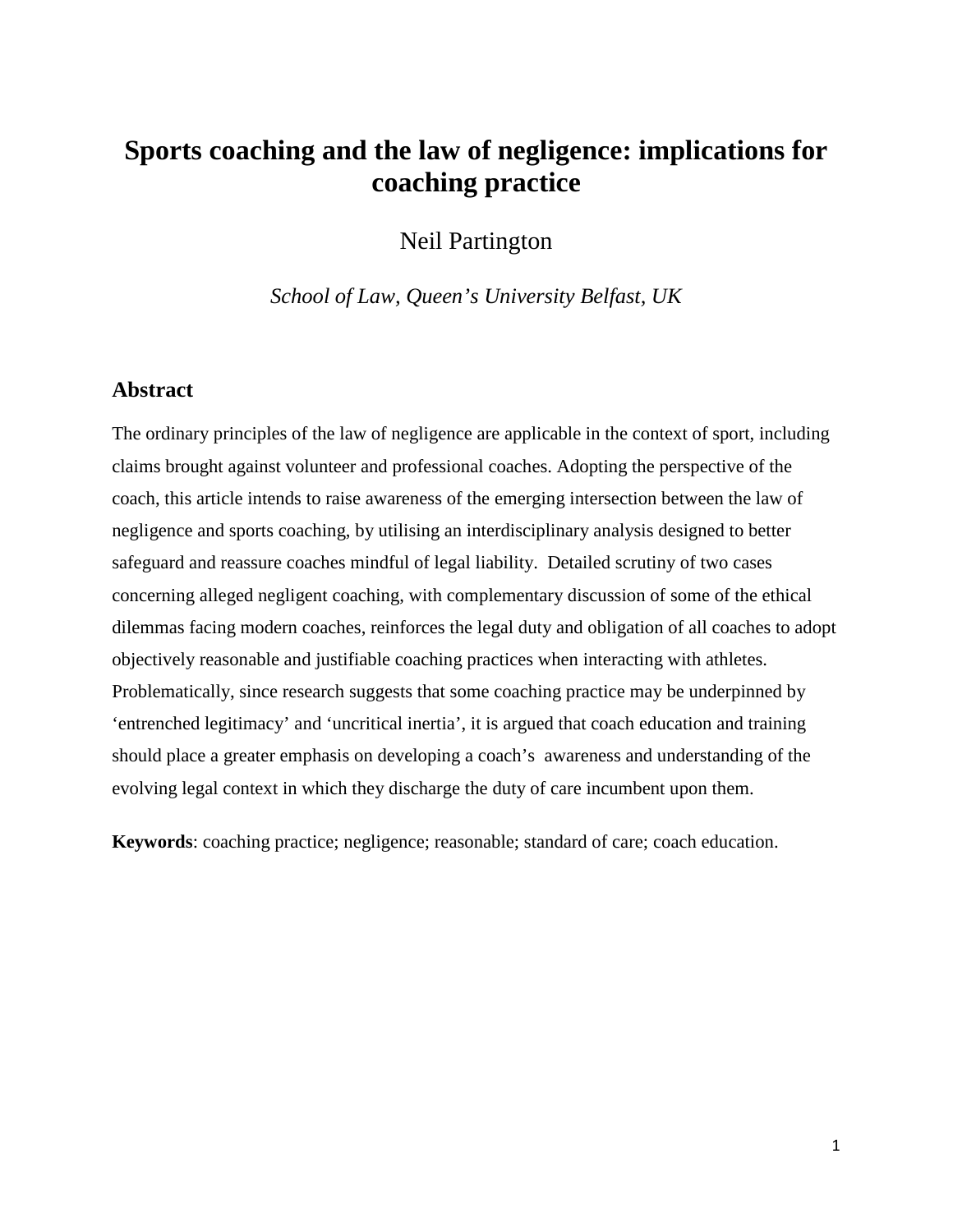#### **Sports coaching and the law of negligence: implications for coaching practice**

#### **Introduction**

It is now well established that the ordinary principles of the law of negligence are applicable in the context of sport (e.g. *Caldwell v Maguire and Fitzgerald* [2001] EWCA Civ 1054; Griffith-Jones, 2008), including claims brought against volunteer coaches (e.g. *Petrou v Bertoncello and Others* [2012] EWHC 2286; *Fowles v Bedfordshire County Council* [1996] ELR 51) and employed coaches (e.g. *Anderson v Lyotier* [2008] EWHC 2790; *Cox v Dundee City Council* [2014] CSOH 3). Although it may previously have been regarded as repugnant to consider suing a coach for personal injury suffered during an organised sporting activity (Adams, Adrian, & Bayless, 1987), not least because of the traditional reliance on volunteer coaches operating in a community context (sports coach UK, 2012), this no longer appears the case (Wong, 2010). Indeed, despite the majority of personal injury claims being settled before reaching the courts in the UK (Dyson, 2013; Atiyah,1997), there is an emerging body of case law listing coaches as defendants (Partington, 2014). Unsurprisingly, coaches appear increasingly concerned about the prospects of legal liability (Greenfield, 2013; McCaskey & Biedzynski, 1996), with most claims brought against sports coaches for sports related injuries being for negligence (Mitten, 2013). This emerging intersection between the law of negligence and sports coaching provides the focus of this article's interdisciplinary analysis. More specifically, by problematising and critically scrutinising this issue from the perspective of the coach, through synthesis of research and case law from the different academic disciplines of law and sports coaching, interdisciplinarity (Vick, 2014) is intended to more effectively contextualise and deepen awareness of this complexity of modern sports coaching. Ultimately, it is hoped that this article might engender debate regarding the issue of the legal duty of care owed by coaches to those under their charge since this represents an important and developing issue that appears less-often highlighted in the extant literature.

Although the jurisdictional focus of this article is the UK, since the law of negligence may be regarded as generally similar everywhere (Magnus, 2006), the ensuing discussion should be of wider interest and relevance. The article begins by contextualising the issue of coach negligence since '[i]n law context is everything' (*Regina (Daly) v Secretary of State for the*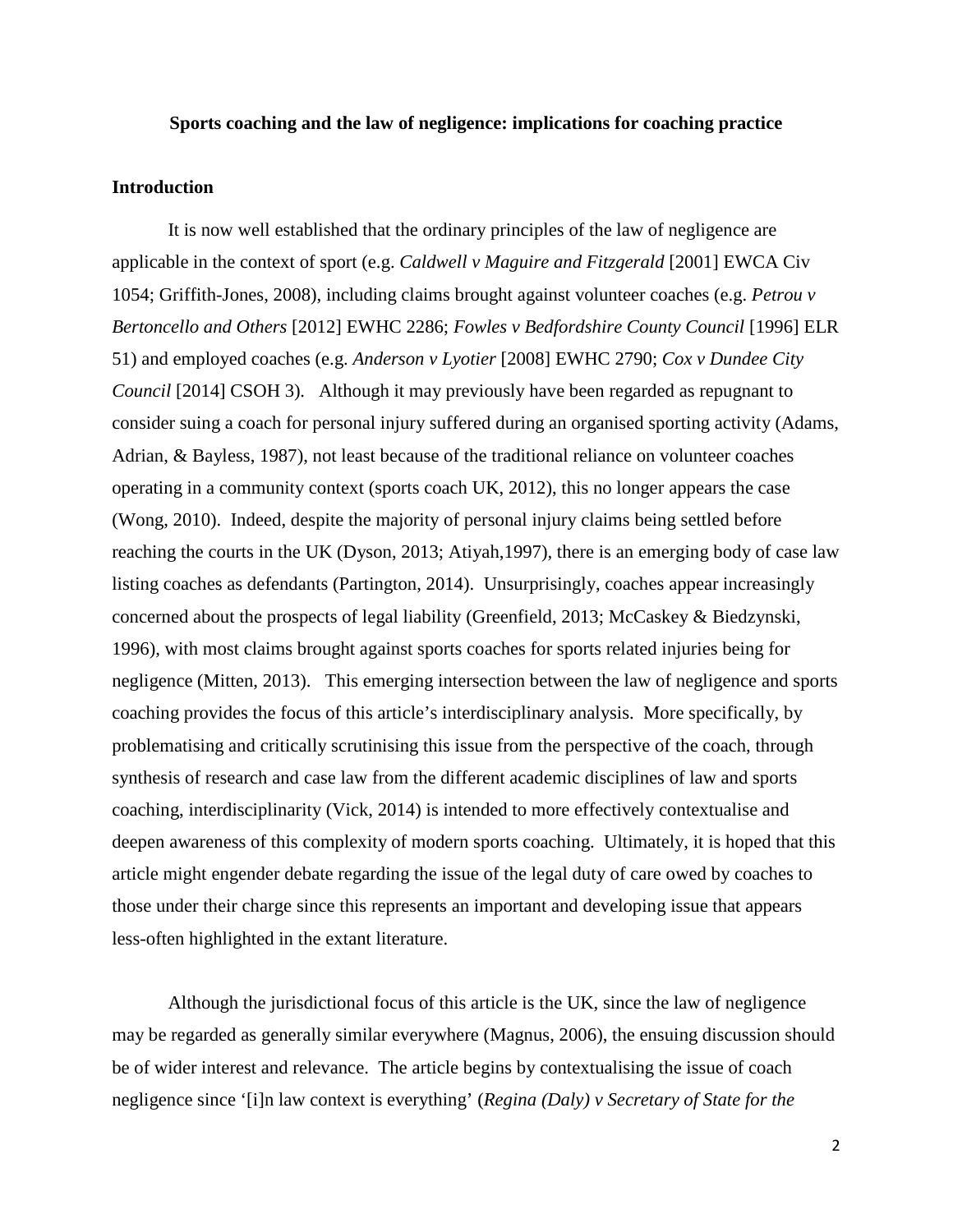*Home Department* [2001] 2 AC 532 at [28] per Lord Steyn). This is followed by a relevant overview of the law of negligence revealing the determinative issue, should a coach be sued for personal injury suffered by an athlete under their charge, to usually centre on whether or not the coach's actions, conduct or behaviour satisfied the required standard of reasonable skill and care ordinarily expected in the same circumstances. Since this is clearly an issue of coaching practice, the article next seeks to problematise coaching practices that may be underpinned by 'entrenched legitimacy' (Cushion & Partington 2014, p. 7), by discussing a number of ethical dilemmas facing modern sports coaches, and highlighting the dangers of negligent entrenched practice (Partington, 2014). In further developing and elaborating on some of the potential legal vulnerabilies of coaches, two cases concerning alleged negligence by coaches operating in the specific circumstances of elite sport are extensively critiqued, with detailed descriptive quotations from these judgments intended to provide a useful and constructive insight for practising coaches. Curiously, this case law analysis reveals common sense judicial reasoning, likely to be of reassurance to coaches, recognising that coaching behaviour presented by claimant athletes as intense, controlling and robust, would not necessarily amount to negligence. Next, the article affirms some important implications for coaches mindful of the emerging spectre of legal liability, including the common practice or *Bolam* 'defence' (Partington, 2015b). Throughout, a central focus of this article might be regarded as defining the boundary between forging champions and committing a tort (Hurst & Knight, 2003), or more precisely, the distinction between reasonable and negligent coaching practice. Since such a determination is highly context-specific, it is submitted that superficial reliance on codes of conduct (Hardman  $\&$ Jones, 2013; Telfer, 2010), in developing the awareness of a coach's legal duties and obligations, seems limited. Accordingly, the article concludes by reinforcing the importance of meaningful coach education, training, and further debate and discussion regarding the emerging relationship between sports coaching and the law of negligence.

# **Context**

As the principal supervisors of organised sporting activities, coaches must appreciate that participation in sport frequently leads to injury (Miles & Tong, 2013). Accidents can and do happen without fault. However, in circumstances where sporting injury was caused by negligent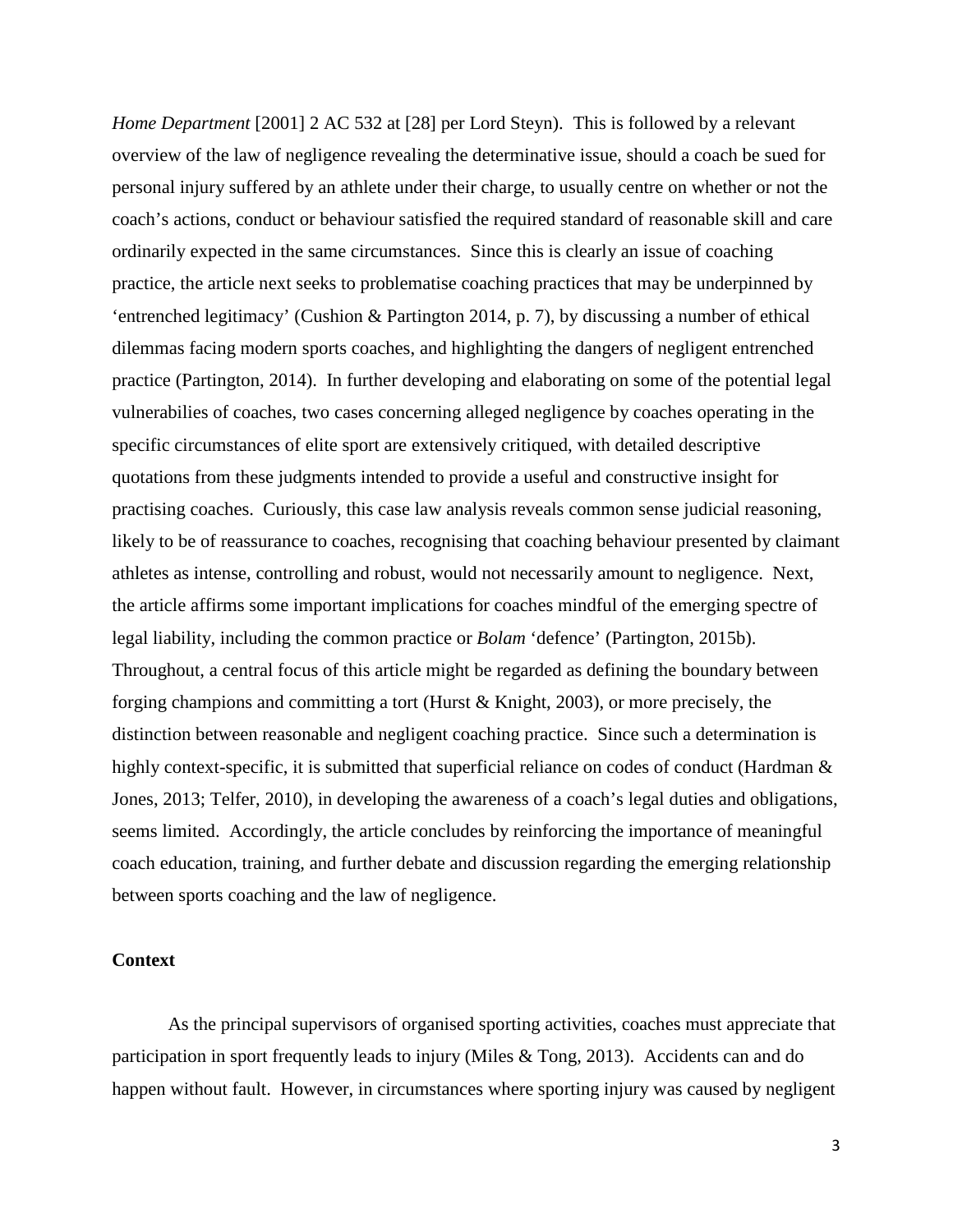coaching, legal liability may eventuate. The interpersonal relationship between coaches and athletes creates the capacity for a lack of 'empathy with or care and concern for the wellbeing of the other person' (Lyle, 1999, p. 43). Since the negligence standard is premised on reasonable care, or 'culpable carelessness' (Hartley, 2009, p. 44), the emerging interface between sports coaching and the tort of negligence is a significant complexity of modern coaching that cannot be ignored and must be addressed in an informed and proportionate manner. For instance, at the elite level, coaches are exposed to increasing demands to deliver 'cutting edge' guidance and advice to athletes (Mallett, 2010), potentially challenging the fine line between harm and reasonable endeavor when pushing the human body to its physical and emotional limits within training and performance (Telfer, 2010). Greater emphasis is now placed on coaches to regulate the volume and intensity of training loads (Miles & Tong, 2013), this article's subsequent case law analysis revealing this to have been a material consideration before the court in *Davenport v Farrow* [2010] EWHC 550.

More generally, some coaches may seek to gain any 'edge' possible when conforming to the 'win at all costs' mentality frequently prevalent in a range of competitive sports (Jamieson & Orr, 2009). This is reflective of what might be termed the 'sport ethic', with over-conformity to this ideology reinforcing the acceptance of unreasonable risks by both coaches and athletes, as evidenced by an over-emphasis on the pursuit of winning and a refusal to accept appropriate and necessary limitations (Young, 2012). Many admired and respected coaches are arguably held in such high regard because of this notable commitment and insistence on an excessive 'win-at-allcosts' ethos (Young, 1993). Alexander, Stafford and Lewis (2011) indicate that young athletes may 'accept a culture where training through discomfort, injury and exhaustion is seen as normal' (p. 14), it being suggested that some coaches encourage athletes, or 'guilt' them, into continuing to participate in these same circumstances in order to avoid letting teammates down. Accordingly, Coakley and Pike (2014, p. 160) suggest that coaches may:

take great care to control deviant underconformity, but they often ignore or encourage overconformity, even though it may lead to injuries and have long-term negative implications for the health and well-being of athletes. Therefore, in the culture of highperformance sports, these norms are accepted uncritically, without question or qualification, and often followed without recognizing limits or thinking about the boundaries that separate normal from deviant.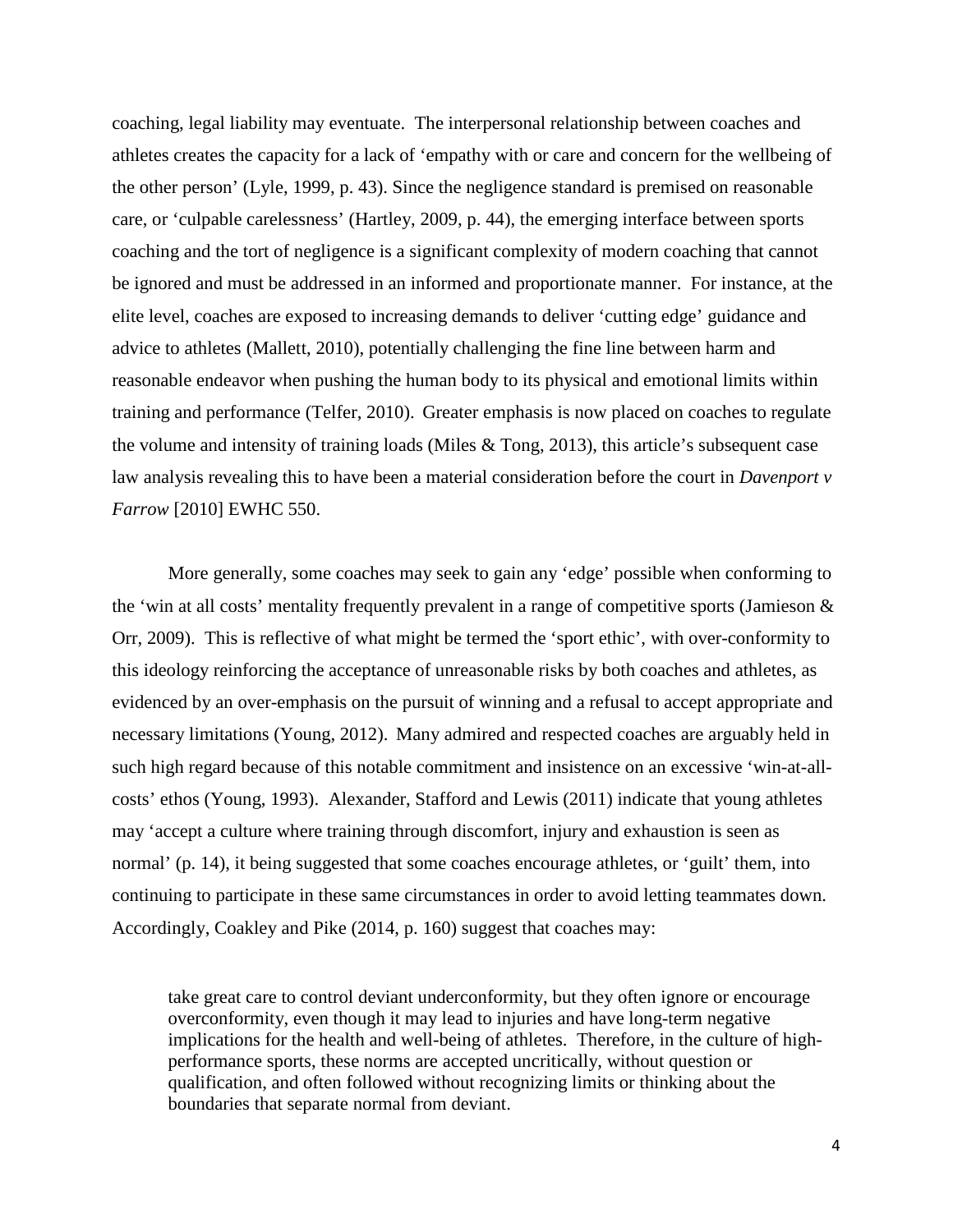Similarly, it has been suggested that '[w]inning coaches often achieve results through techniques that could legally be considered "wanton" or "grossly negligent" in any other context' (Hurst & Knight, 2003, p. 28). Although probably more prevalent in elite performance sport, which will provide the circumstances for this article's case law analysis, these excesses of coaching behavior may not be confined to high level competitive sport since this culture of control and authoritarianism appears deeply embedded, even at the lower levels of the sports performance pyramid (Cassidy, Jones, & Potrac, 2009). For instance, reputation and kudos at the amateur level may facilitate adoption by coaches of high-risk practices with the potential to cause physical harm (Young, 2004), it being assumed that some coaches at the non-professional level appear unsympathetic to athletes complaining of being injured (Pike & Scott, 2015; Young & White, 1999). At the elite level, there is also evidence to indicate that soccer coaching behaviours can often be belligerent, reflective of the culture in professional soccer, preparation for the rigours of the game regarded as requiring young players to be exposed to harsh and authoritarian approaches to coaching (Cushion & Jones, 2006; Williams & Hodges, 2005). In short, contextualisation of modern sports coaching clearly illustrates the scope for potential legal vulnerability, or 'culpable carelessness', and more specifically, the need for all coaches to have regard to the somewhat elusive and nebulous boundary between optimising performance or acting negligently. Importantly, should courts be tasked with defining this distinction, application of ordinary principles from the law of negligence would usually expose the coaching practices adopted to robust and searching judicial scrutiny.

## **Law of Negligence**

A sports coach may be found legally liable in negligence in the UK where it can be established by the claimant (athlete) that the defendant (coach): (i) owed the athlete a duty of care (*duty*); (ii) that this duty of care was breached (*breach/fault*); and, (iii) the breach in question caused foreseeable personal injury to the athlete (*causation*). Since the tort of negligence is underpinned by the 'neighbour principle' (*Donoghue v Stevenson* [1932] AC 562), requiring the exercise of reasonable care to avoid injuring anyone who ought reasonably to be considered as being affected by one's actions or omissions, it is immediately apparent that coaches must display reasonable care when assuming such a role (Beloff et al., 2012; Griffith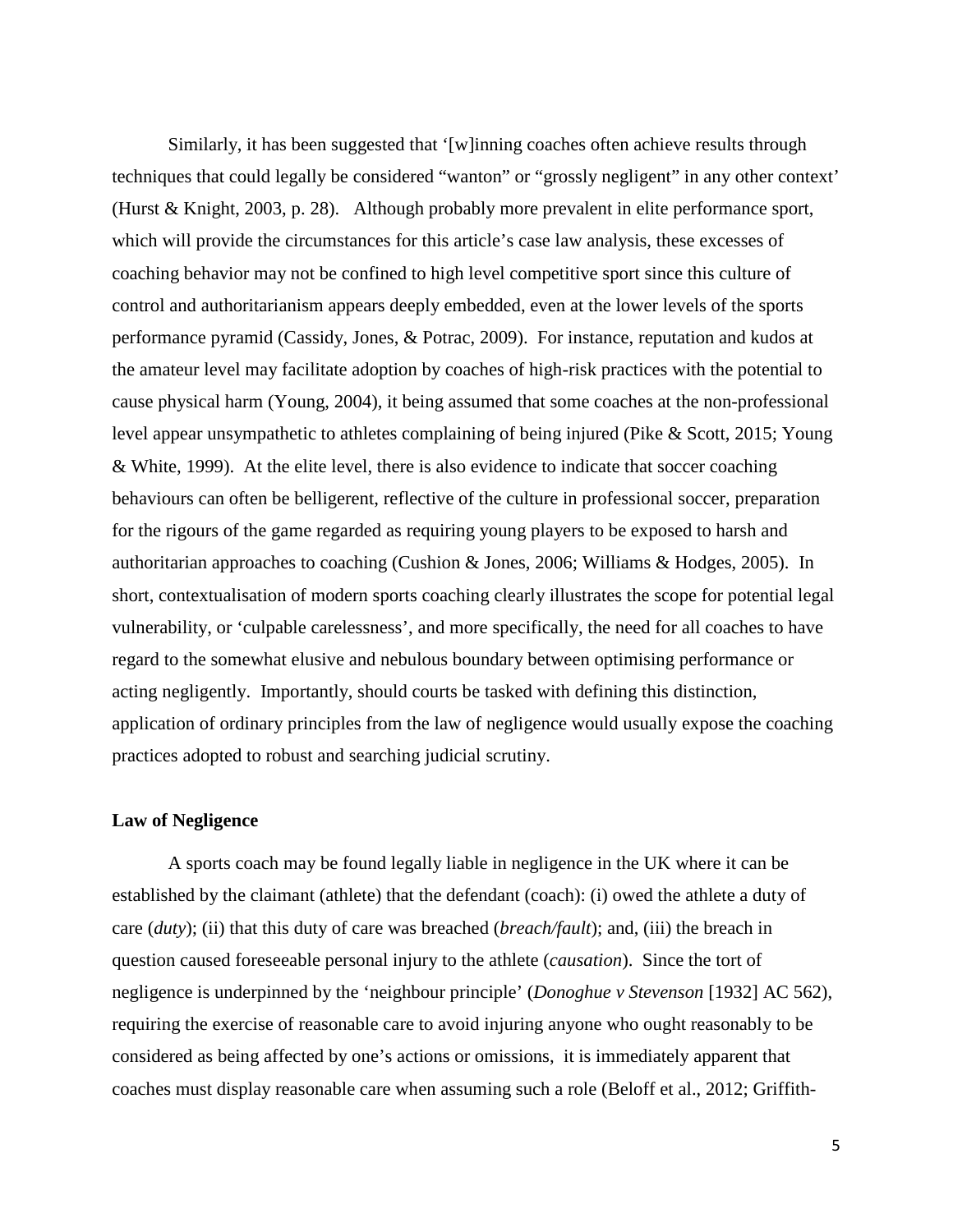Jones, 2008; James, 2013). Given the supervisory, instructional and safety functions of a coach, arguably providing the foundation of the coach-athlete relationship, it is just, fair and reasonable (*Caparo v Dickman* [1990] 2 AC 605), and indeed well-settled law, that coaches owe a duty of care to athletes (e.g., *Fowles v Bedfordshire County Council* [1996] ELR 51; *Anderson v Lyotier*  [2008] EWHC 2790; *Morrow v Dungannon and South Tyrone Borough Council* [2012] NIQB 50). Accordingly, the law of negligence's control mechanism of duty, in the context of sports coaching, would tend to be straightforwardly satisfied by athlete claimants.

Before turning to the usually determinative issue of breach of duty, the second of the aforementioned control devices typically posing little difficulty to establish for claimants would appear to be causation. Since establishing both causation in fact (*Barnett v Chelsea and Kensington Hospital Management Committee* [1969] 1 QB 428), and legal causation (*Overseas Tankship v Morts Docks & Engineering Co Ltd (The Wagon Mound No. 1)* [1961] AC 388) is generally unambiguous for participant liability (James, 2013), in the main, it is contended that causation inquiries for cases of alleged coach negligence should also tend normally to be uncomplicated (e.g., *Cox v Dundee City Council* [2014] CSOH 3, *Woodroffe-Hedley v Cuthbertson*, Unreported, 20 June 1997). Consequently, proceeding on the premise that firstly, a sports coach owes a duty of care to those under their charge, and secondly, that establishing causation would typically not appear problematic in this context, should a claim be brought against a sports coach for alleged negligence, the decisive factor would most probably be whether the coach fulfilled the duty to exercise reasonable care for the protection of the performer (Labuschagne & Skea, 1999). Simply applied, the pivotal issue in coach negligence cases concerns the standard of skill and care incumbent on the defendant coach (Partington, 2014, 2015b; Kevan, 2005), or the tort of negligence's control mechanism of *breach*, this being informed and moulded by the full factual context and circumstances in which the defendant sports coach was operating (Griffith-Jones, 2007; James, 2013).

More precisely, a finding of liability in negligence would involve establishing that the sports coach's conduct had fallen below the required objective standard ascertained by the court (*Nettleship v Weston* [1971[ 2 QB 691), in guarding against reasonably foreseeable risk (*Overseas Tankship (UK) Ltd v The Miller Steamship Co (The Wagon Mound No. 2)* [1967] 1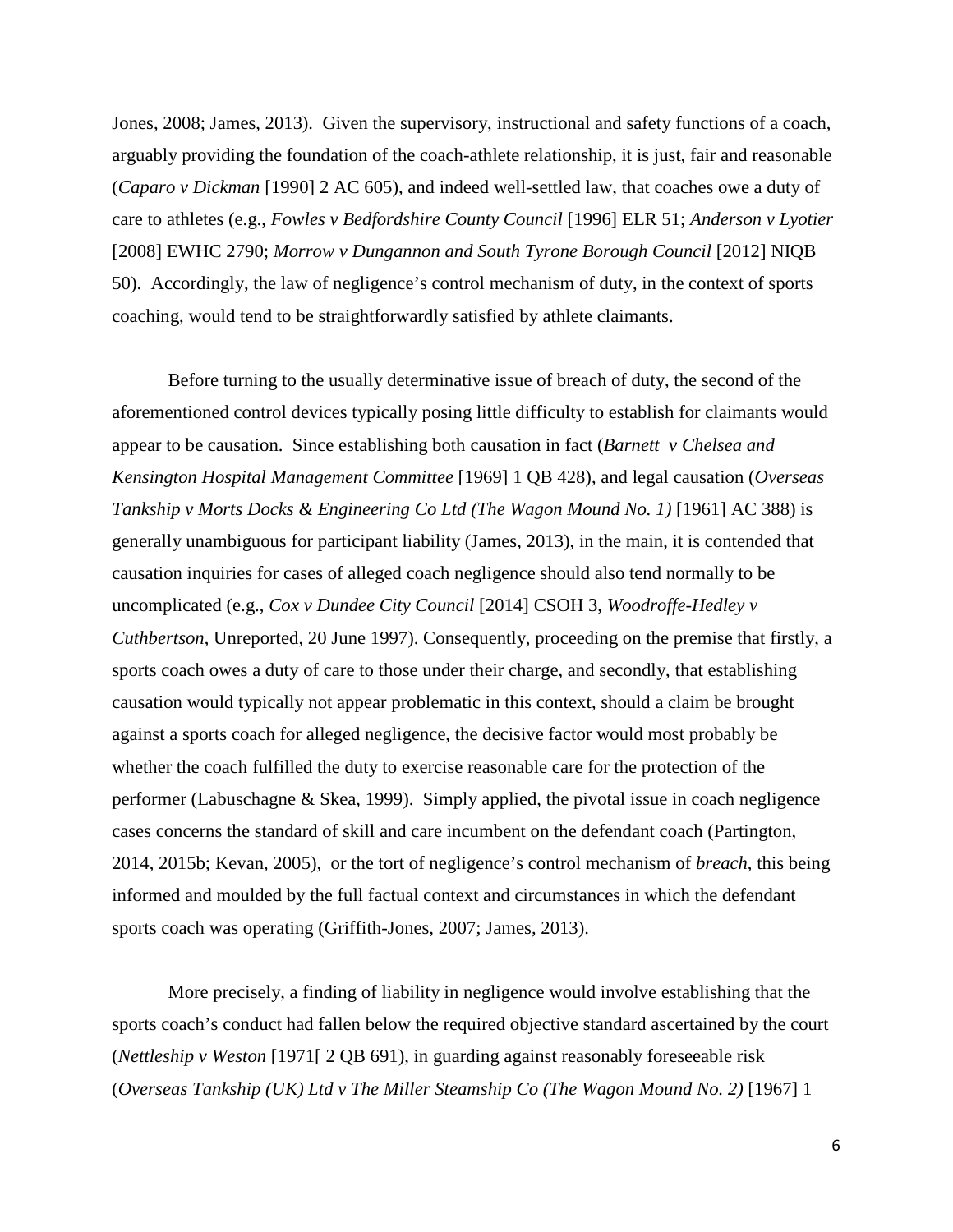AC 617), in the specific circumstances (e.g., *Bolton v Stone* [1951] AC 850; section 1 of the Compensation Act 2006; Social Action, Responsibility and Heroism Act 2015; see, further, Partington, 2015a). This benchmark of objective reasonableness is defined to safeguard the legitimate and genuine right of athletes not to be exposed to unreasonable risks, but crucially, providing coaches discharge and meet this standard of skill and care, there can be no liability in negligence. However, since coaching practice is complex and highly situation-dependent, the distinction between reasonable and negligent coaching conduct remains somewhat elusive and imprecise (Hardman & Jones, 2011; Partington, 2014). This is compounded by the essentially vague and woolly nature of reasonableness as a legal test which fails to provide much by way of guidance when attempts are made to define the standard of care (Clancy, 1995). Since this benchmark is strikingly fact sensitive (Norris, 2009), although judicial clarification of the level of due care necessary to avoid breaching the duty of care owed to athletes would be advantageous by providing a transparent illustration for coaches (Fulbrook, 2005), this seems improbable. This reinforces the importance of coach education provision developing coaches' 'socially informed decision-making skills' (Jones, 2000, p. 34), as this might more effectively encourage and support coaches in unpacking and clarifying 'reasonableness' in the varying and specific contexts in which they function.

Crucially, any practice requiring special skill, knowledge or experience, including the coaching of sport (*Fowles v Bedfordshire County Council* [1996] ELR 51; *Davenport v Farrow* [2010] EWHC 550), requires a higher standard of care to be displayed than would be expected of the ordinary reasonable person (Lunney & Oliphant, 2013; Jones & Dugdale, 2010). Put simply, the standard of skill and care exercised by coaches should be consistent with that expected of the ordinarily competent coach in the same circumstances. Interestingly, in being mindful of the wider professionalisation of sports coaching agenda, this legal test recognises the enhanced difficulty and skill in the working practices of professionals (Mangan, 2014), with the imposition of this legal obligation or duty of care often regarded as 'a badge of professional status' (*D v East Berkshire Community Health Authority* [2005] 2 AC 373 at [40] per Lord Bingham). Nonetheless, these same legal principles would also appear to be applicable to individuals not regarded as being members of a profession but whose functions demand the exercise of a special skill (Lunney & Oliphant, 2013). Further, whether or not the coach may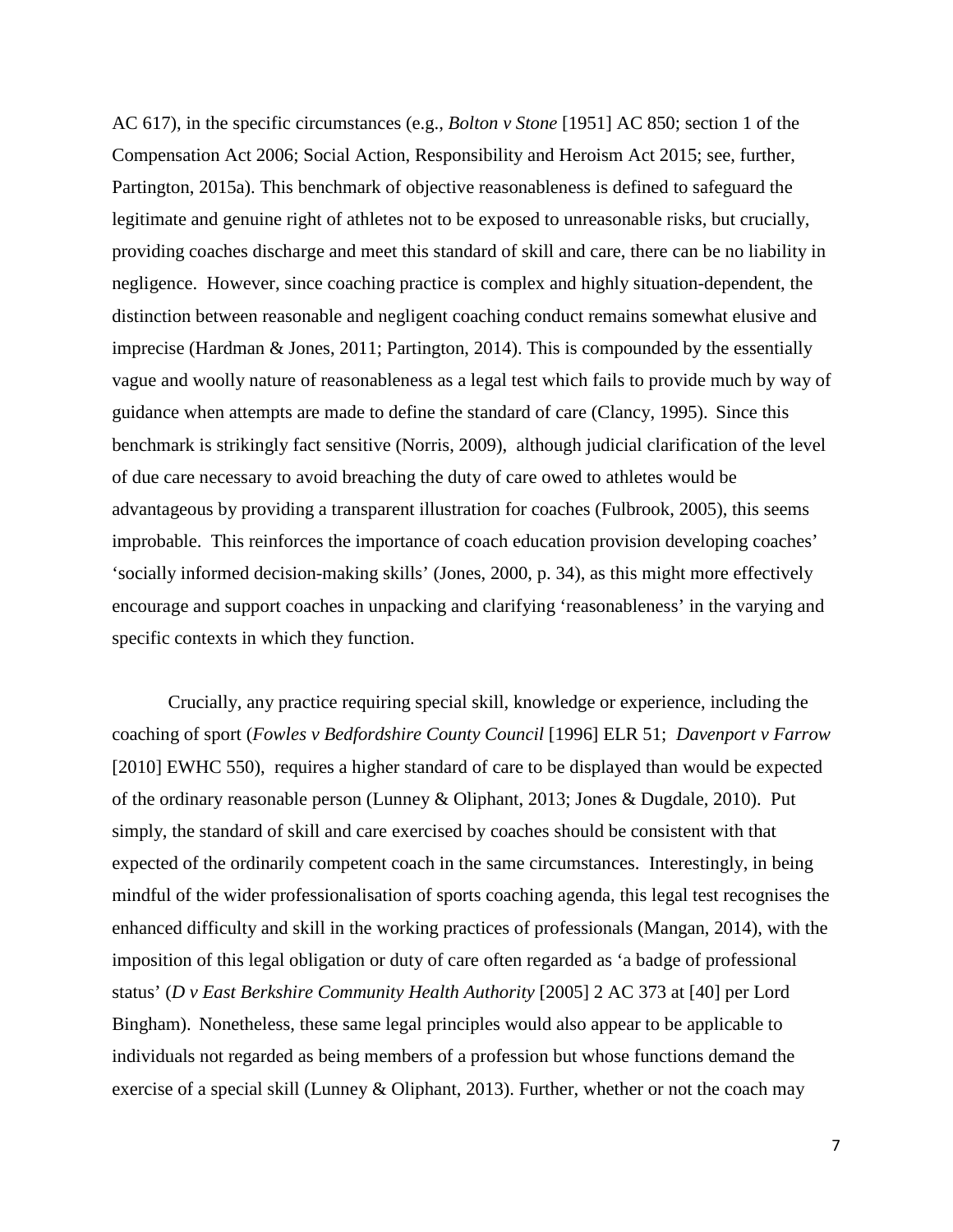have some formal recognition of their specialisation would appear immaterial (Powell and Stewart, 2012), as would classification as amateur or professional (Gardiner, 1993), the standard required remaining appropriate to specialists operating at the same level in that designated field. Somewhat paradoxically, given the predominant reliance on volunteer coaches in the UK, this means that on occasions courts would appear to be tasked with essentially determining what might be termed the 'professional liability of amateurs' (Partington, 2015b & 2016).

Moreover, this would not appear to be a static legal test, since as the principles of coaching are constantly assessed and revised (Trudel, Gilbert & Werthner, 2010; Cassidy et al., 2009; Taylor & Garratt, 2010), so too is the likely legal standard of care required of coaches (Powell & Stewart, 2012). Further, as performers progress to elite and excellence levels the required emphasis on more specialised training programmes creates new risks requiring coaches to ensure that they possess the necessary competence and expertise to operate safely in these amended circumstances (Labuschagne & Skea, 1999). This acknowledges the importance of continuing 'professional' development, coach education and training for all coaches. Correspondingly, coaches have an obligation to ensure that their level of competence (i.e., qualifications, training and/or experience) is commensurate to the performance level at which they are coaching, since any possible skills gap (see, for instance, Lynn & Lyle, 2010; Lyle & Cushion, 2010) may expose athletes to unreasonable risk, thereby heightening the coach's exposure to legal liability in negligence.

In seeking to raise awareness and facilitate debate concerning some of the implications for coaches derived from the interaction between the law of negligence and sports coaching, this article next seeks to problematise this issue and highlight a number of ethical dilemmas facing modern sports coaches. This should prove both instructive and insightful since fulfilment of the legal duty of discharging reasonable care may be regarded as consistent with the ethical obligation not to expose athletes to unreasonable risks of injury (Mitten, 2013). For instance, an important relevant dilemma, which is subsequently exposed to fuller analysis by scrutinising related case law from the context of elite sport (*Brady v Sunderland Association Football Club Limited and Others* (Unreported, 2 April, 1998 Queen's Bench Division); *Davenport v Farrow* [2010] EWHC 550), concerns decisions by coaches on 'how hard to "push" athletes in order to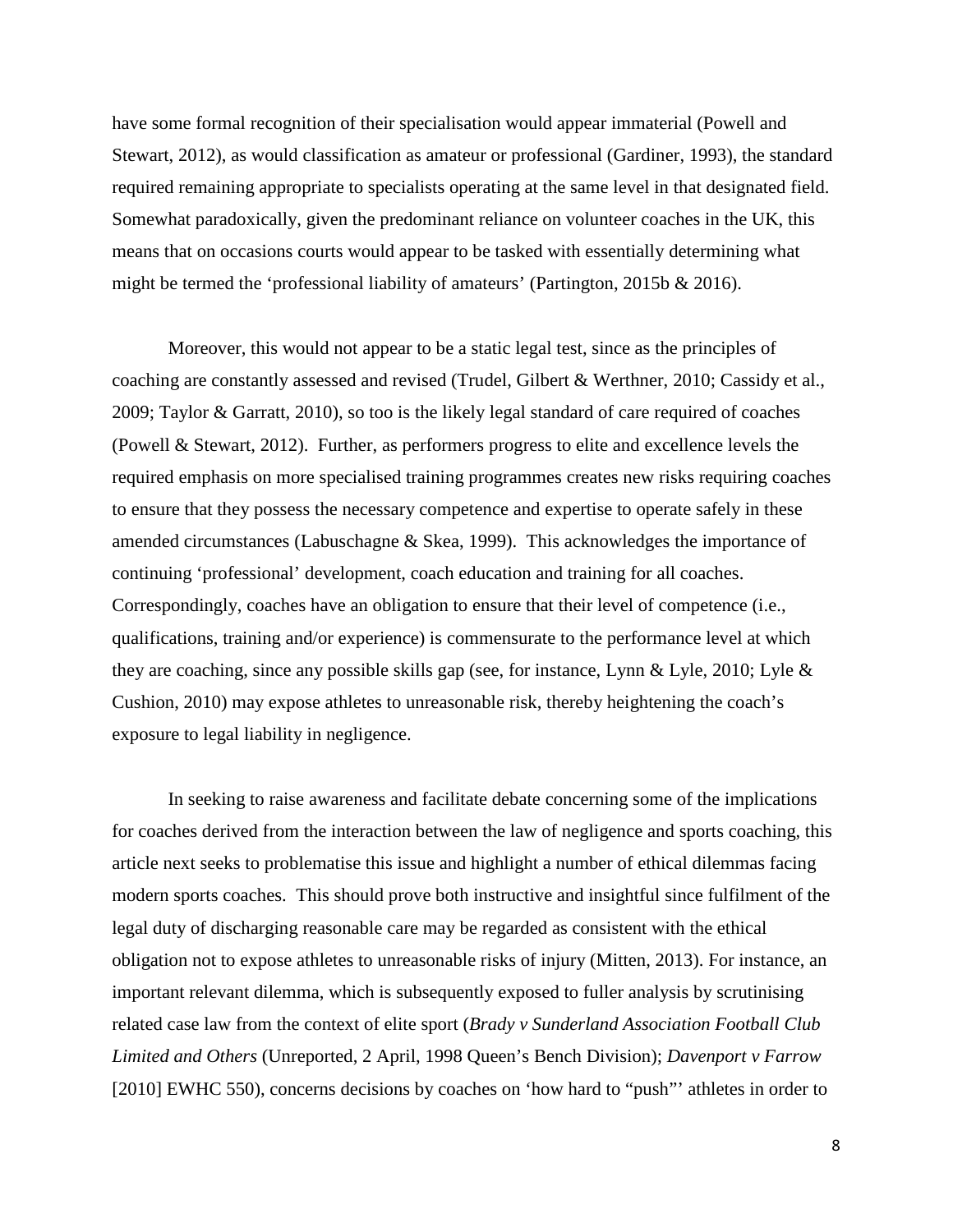optimise performance and gain a competitive 'edge'. This often fine line appears particularly acute when coaches might perceive a lack of commitment, or 'attitude problem', on behalf of the athlete(s) being coached. As the following case law analysis reveals, viewed from the contrasting perspective of the athlete, intense and demanding coaching behaviour may sometimes be regarded as too authoritarian, inappropriate, oppressive and controlling. Since the legal requirement is for coaching practice to be objectively reasonable, both the perspective of the coach *and* injured athlete, supported by additional relevant evidence, including complementary expert witness testimony, would likely inform the court's deliberations when tasked with determining the boundary between reasonable or negligent coaching.

### **Coaching Practice**

The pivotal issue should a coach be sued in negligence concerns whether or not the coach's actions, conduct or behaviour satisfied the required standard of reasonable skill and care, as defined by the court, after taking full account of the unique circumstances of the case. This obligation encompasses both acts and omissions (ie., negligent instruction and inadequate supervision). In the context of sports coaching, this would appear to relate to coaching practices that have an explicit impact on the athlete, most typically, direct coaching interventions and interactions in the particular circumstances of training, practices, competitions and fixtures. Simply applied, coaches have a legal responsibility to ensure that the coaching practices adopted and employed are reasonable.

Much contemporary coaching practice appears to be underpinned by emulation, intuition and tradition, or 'uncritical inertia' (Partington & Cushion, 2013; Williams & Hodges, 2005; Ehrmann, 2011). This may 'authenticate certain types of collective knowledge with the resulting discourse giving certain practices an entrenched legitimacy' (Cushion & Partington 2014, p. 7). Problematically, in circumstances where this entrenched legitimacy exposes athletes to unreasonable risk of injury, coaches may inadvertently be exposed to liability in negligence as a result of negligent entrenched practice (Partington, 2014). For instance, it is comprehensible that coaches working in the context of elite sport, seeking to optimise the performance levels of the athletes by repeatedly pushing players to the limit of their physical and mental performance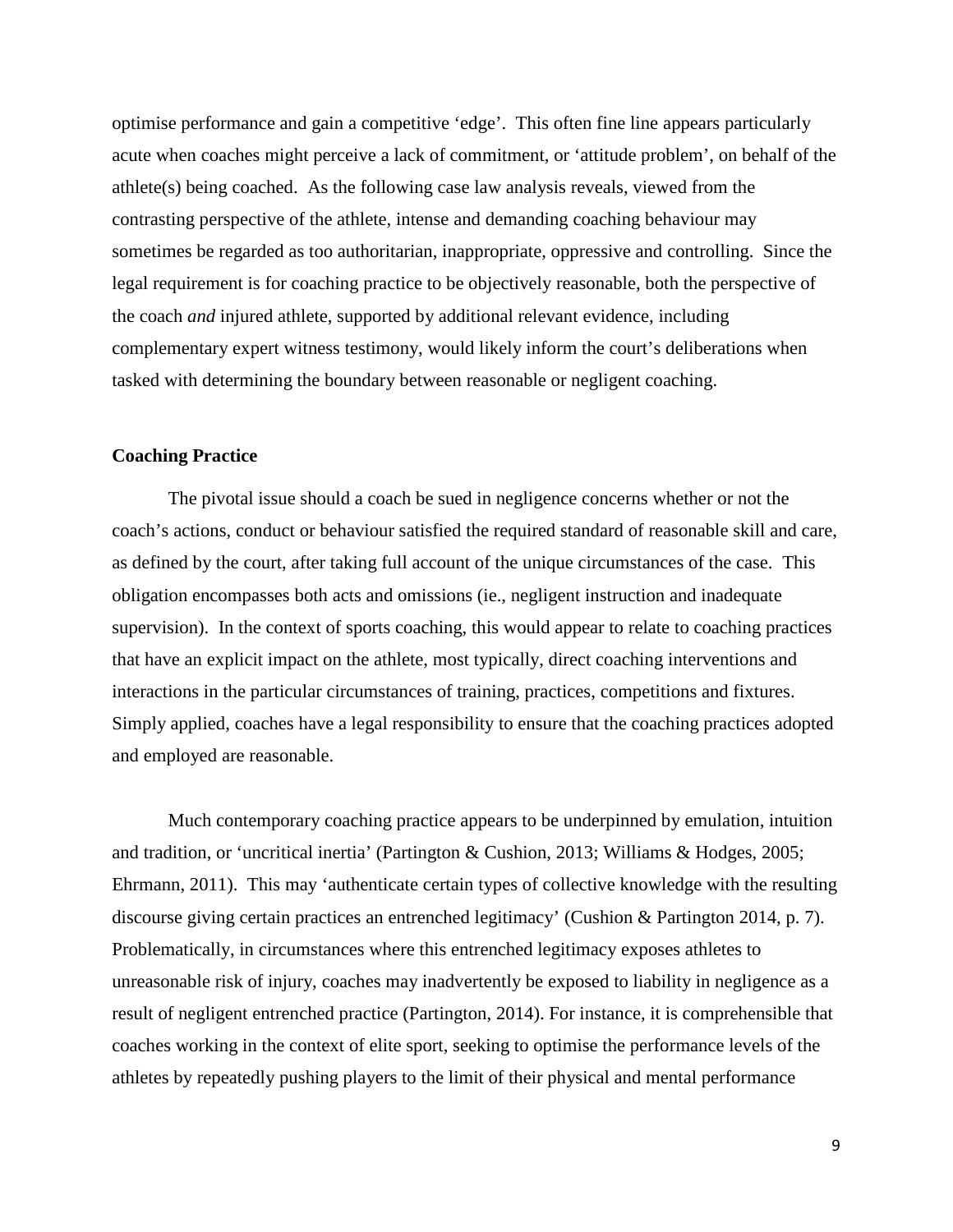thresholds, may be reluctant to take extra (reasonable) precautions in practice (Lines, 2007). This feasible scenario illustrates the need for coaches to have the prerequisite self-awareness to understand both the positive and negative implications of their behavior (Cushion, 2010). Nonetheless, since research indicates that coaches may demonstrate low self-awareness about their coaching practice and behaviour (Partington & Cushion, 2013; Harvey, Cushion, Cope & Muir, 2013; Cushion, 2010), the reasonableness of demands made of athletes by coaches may not always be sufficiently appraised, evaluated and reflected upon. The fact coaching practitioners often operate in isolation (Trudel, Gilbert & Werthner, 2010), likely restricting opportunities for critically constructive and informed discussion, and the sharing of best practice, probably compounds the capacity for negligent entrenched coaching methods to be incorporated into coaching practice unwittingly and without question.

Arguably, authoritative and oppressive interaction between coaches and players, and possible implementation of punishment type drills and practices, may become regarded as routine and acceptable in certain circumstances (Kellett, 2002; Ehrmann, 2011). Take for example, some of the conditioning/punishment type drills modelled and reinforced, and portrayed as necessary and effective coaching practice, in contemporary films including *Coach Carter, Remember the Titans* and *Best Shot.* This includes a high intensity shuttle-sprint training drill, commonly referred to as 'suicides'. While many coaches will, no doubt, utilise such methods reasonably, as this article's legal analysis reveals, coaches must be cautious when using exercise drills as a form of punishment (Wong, 2010). In fact, consideration of this particular coaching practice through this article's interdisciplinary lens, and being mindful of better safeguarding coaches from litigation risk, appears to problematise the label 'suicide' drill. In advocating the avoidance of such terminology by coaches, Appenzeller (2011) notes that this and similar such terms 'could come back to haunt you in court should an injury occur' (p. 153). Put bluntly, it may be particularly challenging for coaches engaging in such coaching methods as a matter of habit, routine, or uncritical inertia, to justify such practice as being objectively reasonable. This is submitted to be a possible scenario where there would appear to be the potential for possible negligent entrenched practice to be 'accepted uncritically, without question or qualification, and often followed without recognizing limits or thinking about the boundaries that separate normal from deviant' (Coakley & Pike, 2014, p. 160).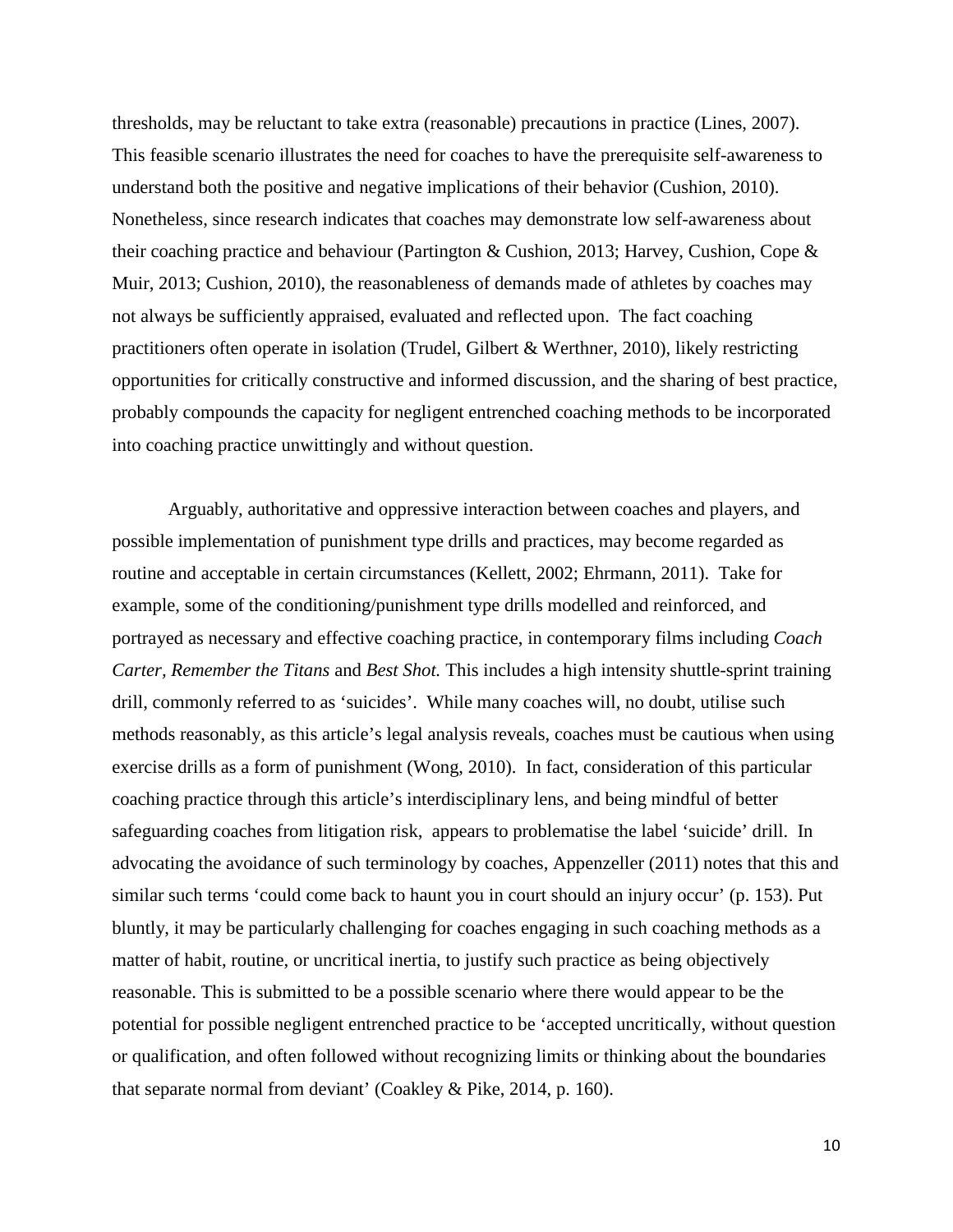A significant ethical dilemma facing modern sports coaches, not least when working with young athletes, concerns determination of training intensity levels (see, for instance, Miles & Tong, 2013; Lyle, 2002). As will be highlighted in the later case law analysis, insightful and instructive judicial comments on this important issue were made by Mr Justice Owen in *Davenport v Farrow* [2010] EWHC 550. For present purposes, it is important to note that this is generally a judgment call left to the discretion of individual coaches based on the specific circumstances. In short, this is an area where coaches have to be trusted to make the right (or reasonable) decisions (Cassidy et al 2009).

According to Martínková & Parry (2011, p. 177-78):

The dangers of over-training and inappropriate methods have long been recognized, as have the duties of the coach to be knowledgeable and well informed, to take care over the appropriate design of training session schedules, and to monitor athletes for signs of weariness and distress.

In terms of effective coaching practice, Cross & Lyle (1999, p.192) continue:

coaches have a responsibility to implement a coaching process, especially with elite and high-level performance athletes, which is comprehensively planned, adequately and frequently monitored and in which, through careful regulation of the training loading factors, the athlete's progress and wellbeing are constantly emphasised in order to avoid 'overtraining'.

Yet, despite the long recognition of the risks posed to athletes by overtraining and inappropriate training methods and practices, research would suggest that excessive training, both in terms of the intensity and duration of sessions, remains a concern (Alexander, Stafford & Lewis, 2011).

More positively, in view of the dynamic environment in which coaches operate, the law recognises that there may be a number of perfectly proper standards or practices (*Bolam v Friern Hospital Management Committee* [1957] 1 WLR 582; Montrose, 1958), providing the coaching decisions made were 'within a reasonable range of options' (*Woodbridge School v Chittock* [2002] EWCA Civ 915; *Davenport v Farrow* [2010] EWHC 550 at [59]). Since sports coaching 'consists of a continua of highly complex, context-dependent and historically situated behaviours' (Hardman & Jones, 2011, p. 78), courts tasked with determining a coach negligence case would be able to recognise that no 'transparent, fixed and universally accepted boundary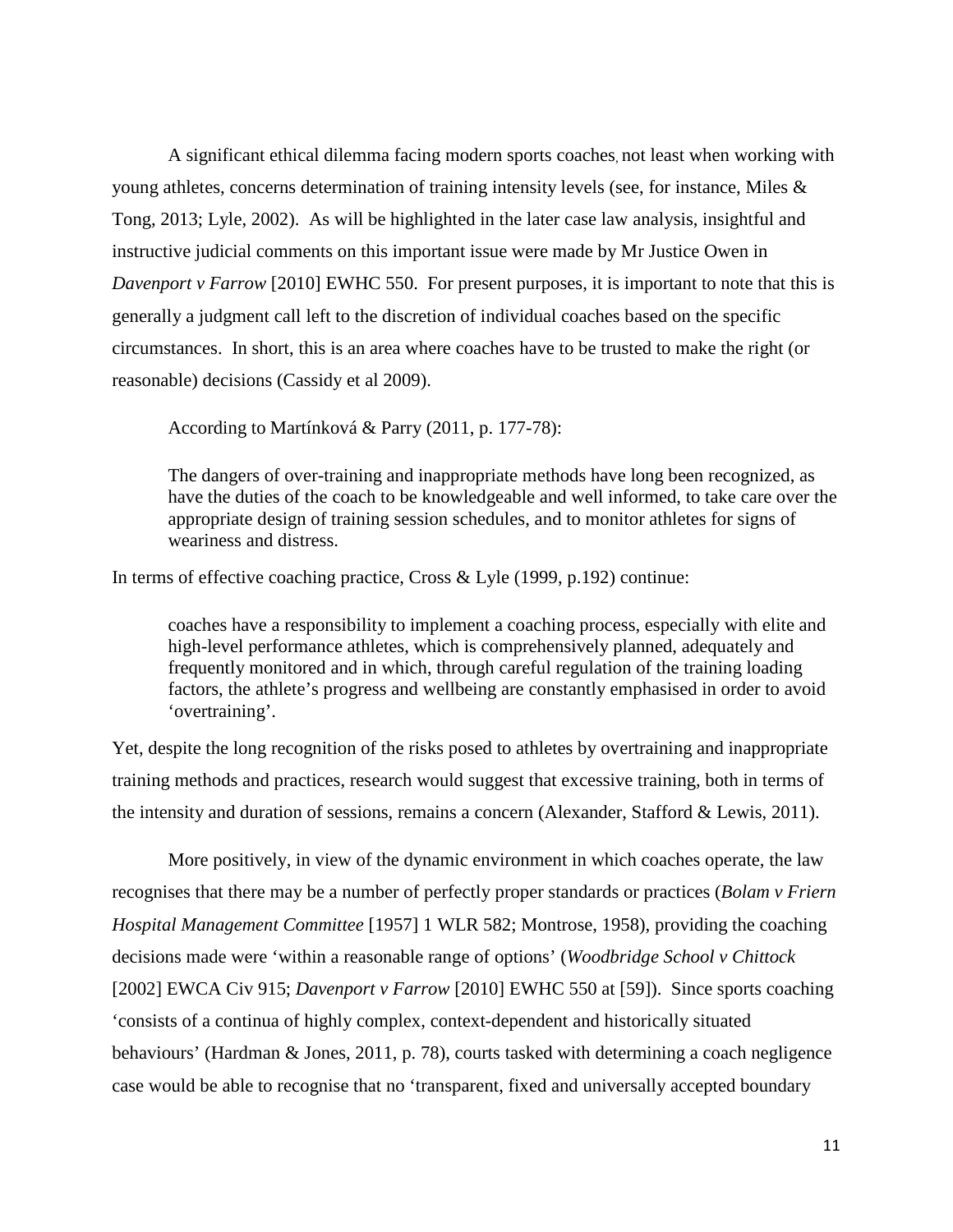[exisits] between appropriate and inappropriate coaching conduct' (Hardman & Jones, 2011, p. 78). Consistent with the previously highlighted uncertainty generated from a test premised on reasonableness, this would, therefore, seem to advocate the relevance and necessity for further discussion of ethical dilemmas drawn from practical coaching scenarios in order to support coaches in developing reasonable and effective coaching practices (see, generally, Cassidy et al 2009).

The following detailed analysis of two cases, from the context of elite sport, provides an important and interesting insight regarding judicial scrutiny of the coaching practices and behaviours adopted in the particular circumstances should a coach be sued for alleged negligence.

#### **Case law analysis**

# *Brady v Sunderland Association Football Club Limited and Others* **(Unreported, 2 April, 1998 Queen's Bench Division)**

#### **Facts**

The claimant/plaintiff, was a highly promising young footballer, having played for the Sunderland First Team and the Republic of Ireland Under-21 and Youth Teams. Due to a likely vascular problem in his right leg, and despite several operations, he was unable to pursue his career as a professional footballer. For present purposes, the action brought by the claimant essentially amounted to an allegation that the club had breached its duty of care owed to him by failing to properly heed or investigate obvious physical problems and/or complaints, with a subsequent failure to refer him to a doctor. It was alleged on behalf of the claimant that complaints by the player, and apparent difficulties in training, were attributed to an attitude problem and that any referral to a doctor would have led to a diagnosis of possible vascular problems which would have been investigated at a time when treatment would have been successful. Though ultimately unsuccessful, despite the case also being heard by the Court of Appeal, detailed examination of the judgment from the perspective of a coach provides an important insight regarding the likely scrutiny by courts of the conduct of coaches should a coach be sued in negligence.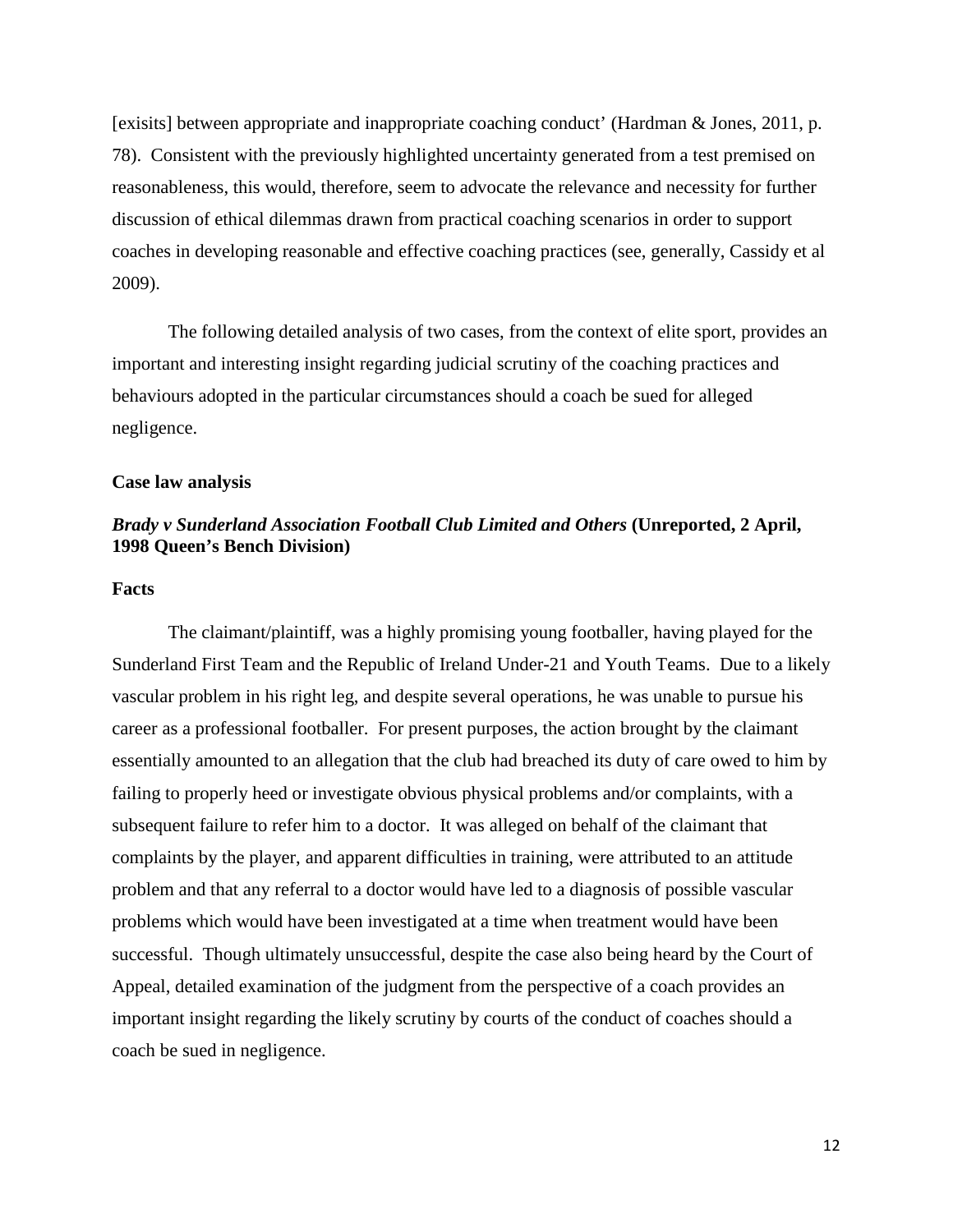## **Analysis**

The duty of a coach is to exercise reasonable skill and care to ensure that those under the coach's charge are not exposed to unreasonable or unacceptable risk in the particular circumstances. Although the standard expected of sports coaches is fixed conceptually as the duty to take reasonable care, specific duties required of coaches have evolved (McCaskey  $\&$ Biedzynski, 1996), with Barnes (1996) suggesting that coaches are required to discharge responsibilities that may be classified under three main headings which include: facilities and organisation; instruction and supervision; and medical care (see, further, Anderson, 2010; Beloff et al., 2012; Cox & Schuster, 2004). According to Martens (2004), the medical responsibilities of a coach include making sure that the athlete's health is satisfactory prior to participation; determining when an athlete's illness or injury should prevent further participation; and, only permitting athletes to return to active participation when it is safe to do so. Significantly, in *Brady v Sunderland Association Football Club*, when assessing the reasonableness of the Club's actions, and more specifically, the behaviour of the manager/coach, these were material considerations for the court. Subsequently, given the particular facts of this case, the reasonableness of the instruction, supervision and referral to the club's physiotherapist for medical attention, by the coach/manger, was a pivotal matter in determining the outcome of the trial. As succinctly put by the judge, Mr Justice Buckley:

the real issues are whether the plaintiff complained of, as opposed to experienced, symptoms which should have led to an earlier referral to [the Club's honorary Doctor] or whether the Club, through [the Club's physiotherapist] or the manager ... should otherwise have spotted them and made such a referral.

In prioritising the perspective of the manager/coach, and consistent with this article's objectives of providing a detailed insight, and greater awareness, of the scope for civil liability, interesting aspects of the claimant's submissions when seeking to make out the allegation of negligence included:

• During a training run, after complaining of severe pain in his calf to the manager, the claimant was told to keep running with the other players, the manager/coach saying he didn't care what the claimant had and that he could see the physiotherapist after training.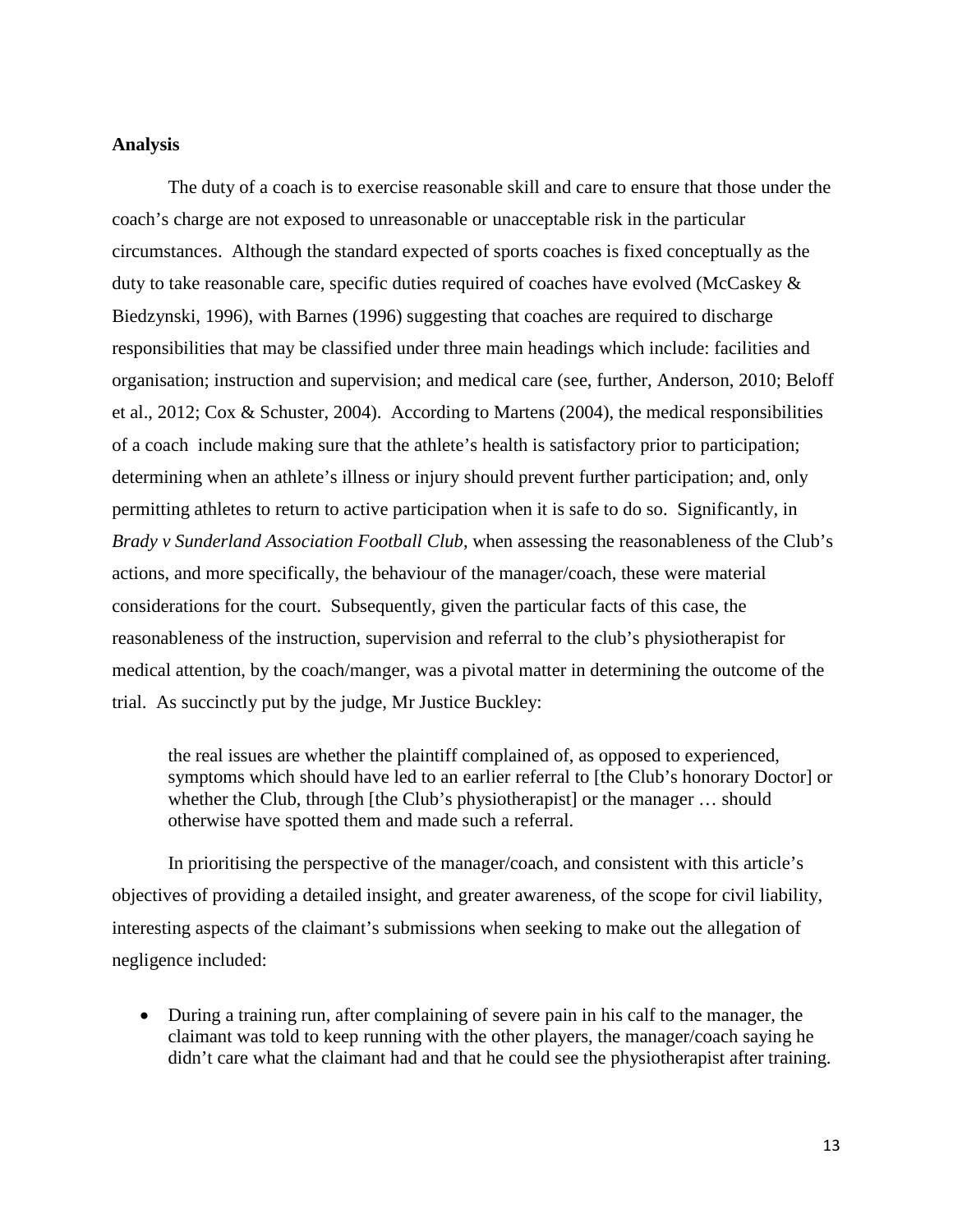- The coach was repeatedly telling the claimant that he had an attitude problem, particularly in relation to training.
- When referring to a six mile run completed at a later date, in his witness statement, the claimant stated that the manager 'told me that he wasn't going to put up with any more nonsense. He told me that I couldn't stop and to keep going. He then sent the other players off in a different direction and he ran with me along the coast lecturing me about my attitude and telling me I just didn't like hard work. At the end of the run he told me I could go to see the physiotherapist'.

While finding the claimant to be an honest witness, the court acknowledged the difficulty faced by him in recalling details from almost six years prior to the hearing of the case. Further, the transient nature of the claimant's injury, combined with the admission that he did not like training without the ball, persuaded Buckley J that it had been understandable and reasonable for the manager to conclude that the claimant had an attitude problem. On this issue, the High Court's judgment concludes,

[The manager/coach] agreed he did not like the plaintiff's attitude at times. He said he was a talented player, but one who needed to work harder. He was fine with the ball but not without it was how he described him. He felt the plaintiff did not work hard at stamina running or with weights and had a poor attitude to hard training generally. There is a measure of common ground here because the plaintiff was conscious that [the manager/coach] felt he had an attitude problem and he accepted he didn't like stamina training and preferred training with the ball. He was disenchanted with the coaching staff.

Crucially, the judgment of Buckley J at first instance, quite correctly, makes plain that, '[e]ven if [the manager's] attitude at the time was robust – and it probably was – in all the circumstances, that does not begin to amount to negligence'. Employing this article's scrutiny of appropriate coaching practice, the autocratic and authoritarian coaching style, perhaps prevalent within the culture in professional soccer (Cushion  $\&$  Jones, 2006), and allegedly adopted by this manager/coach, was regarded by the court to have been reasonable in the circumstances of professional football at that time. Ultimately, the claims of a breach of duty of care by the Club, and its agents (including the manager/coach and physiotherapist), failed. Nonetheless, reflecting more widely on *Brady v Sunderland Association Football Club*, although not established on the particular facts of this individual case, it becomes clear that causes of action that may be brought against coaches might be founded on: negligent supervision and/or instruction; ineffective provision of medical care/referral; pressuring injured players to perform; and, failure to ensure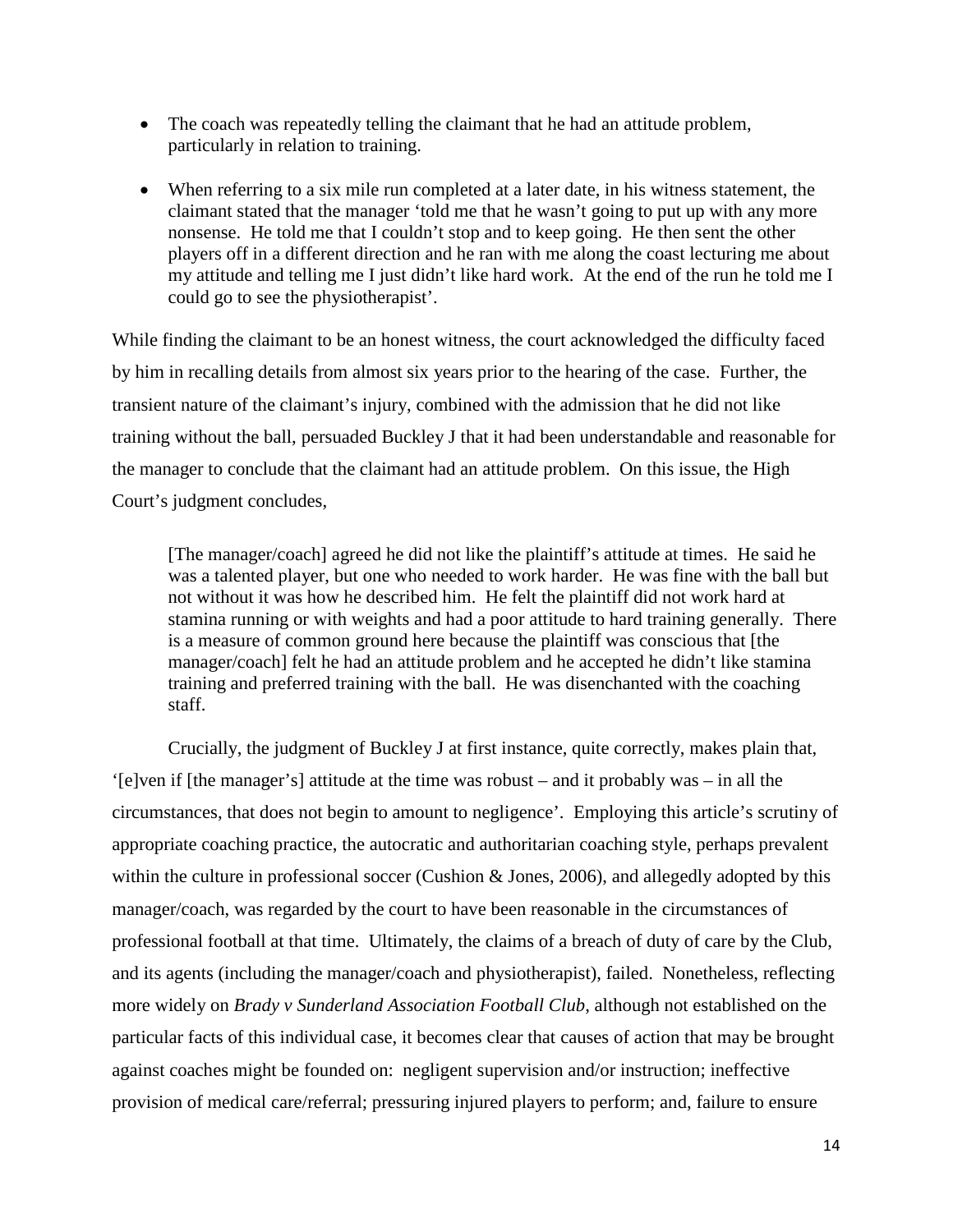that the intensity of training sessions and practices is within reasonable parameters of acceptable coaching.

The recent case of *Davenport v Farrow* provides a further, and fuller, detailed illustration and unpacking of these specific duties owed by coaches to athletes under their charge.

#### *Davenport v Farrow* **[2010] EWHC 550**

#### **Facts**

The defendant coach in this case was extremely successful, holding the highest level of formal qualification accredited by UK Athletics. The claimant was an athlete of world class potential, having broken the UK Junior record for the 400 metre hurdles at the World Junior Championships in 2004. The claimant's case, somewhat consistent with that argued by counsel in *Brady v Sunderland Association Football Club*, alleged that he sustained stress fractures in October/November 2004, causing significant pain which affected his ability to train, and which he drew to the attention of his coach. However, it was contended by the athlete that his coach ignored these complaints, dismissing them as symptomatic of a lack of motivation on the part of the claimant. Subsequently, it was submitted that in breach of his duties to the claimant, whether contractual or tortious, the defendant coach failed to take the complaints seriously, assuring the claimant that there was nothing wrong with him. It was further asserted that the coach ought to have advised the claimant to have the condition investigated, and that had an investigation then taken place, the stress fractures would have been treated conservatively with rest, and that, on the balance of probabilities, they would have united satisfactorily without surgical intervention. In short, the court was of the view that the claimant's case depended upon when the stress fractures occurred, since if the fractures pre-dated October/November 2004, then there could be no causal relationship between the alleged failure on the part of the defendant coach to respond to the claimant's complaints of back pain during the relevant period, and the injury, loss and damage for which the claimant contended. Consistent with the theme of this article, it is the scrutiny of the coach's conduct by the court, in light of admissions by the claimant, which will provide the main focus of the following analysis.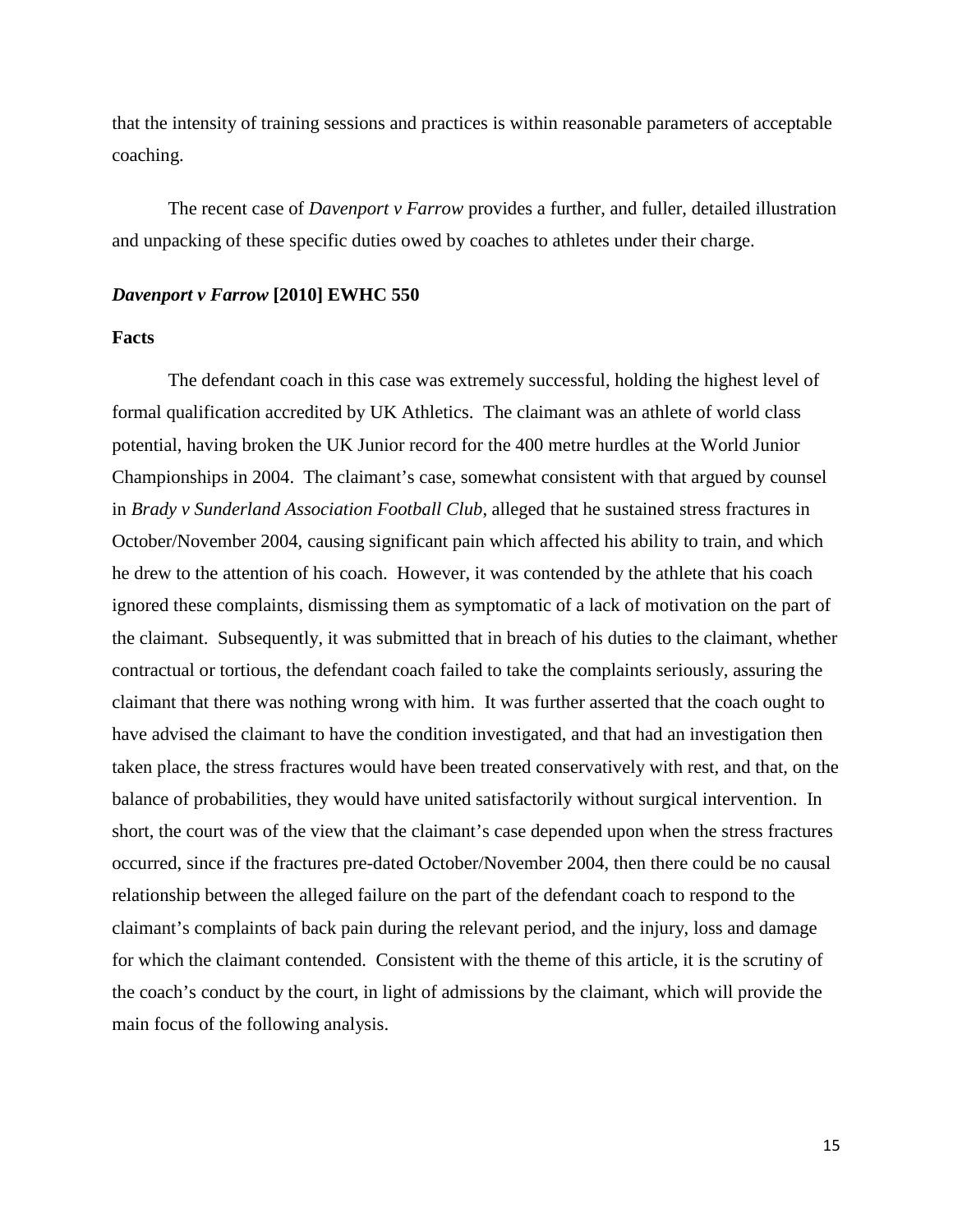## **Analysis**

Importantly, both sides in this case called other athletes trained by the defendant coach to provide evidence. One such athlete, 'EP', recalled how the defendant 'was continually on about the fact that [the claimant] was lazy and that there was nothing wrong with him' (*Davenport v Farrow* [2010] EWHC 550 at [23] per Owen J). Crucially, in highlighting the potential significance of the specific circumstances of the case, including the coaching style adopted by defendant coach, Owen J recognised:

There is a further aspect of the evidence that bears on the issue. The claimant contends that the defendant was a forceful and controlling personality who demanded a high level of control over young athletes whom he coached. He gave evidence that the defendant wanted a say in all aspects of his life. The defendant would telephone on an almost daily basis, and would question his mother about what she was feeding him, wanting to control his diet (at [27]).

This evidence regarding the authoritarian practice employed by the defendant coach was further supported by the evidence of 'EP', who elaborated:

Looking back at my time with [the defendant coach], I had not realized how controlling [he] was over his athletes. With hindsight, he was incredibly controlling. He controlled everything. [He] told me what I could eat, he insisted that I weigh my food so I just got enough. He said that if I went to bed hungry then I would burn more fat whilst I slept and keep my weight down (at [28]).

Arguably, a more objective assessment of the defendant's approach to coaching, or coaching practice, was provided during the court hearing by the then Director of Coaching for Track and Field Events at Loughborough University:

Knowing [the coach], he is pretty steadfast in his views on how someone should be coached and is not someone who readily listens to someone else's views. He is also controlling in the way in which he handles his athletes and he dictates how things are done. Younger athletes will tend to accept what their coach tells them in terms of how they train and what treatment they need and I can understand when [the claimant] says he accepted [his coach's] advice on things (at [30]).

Cases brought in negligence are always highly fact sensitive (Norris, 2010) and dependent upon the particular circumstances of each individual case. Interestingly, in another sports negligence case, *Caldwell v Maguire*, Judge LJ reiterated in the Court of Appeal that 'the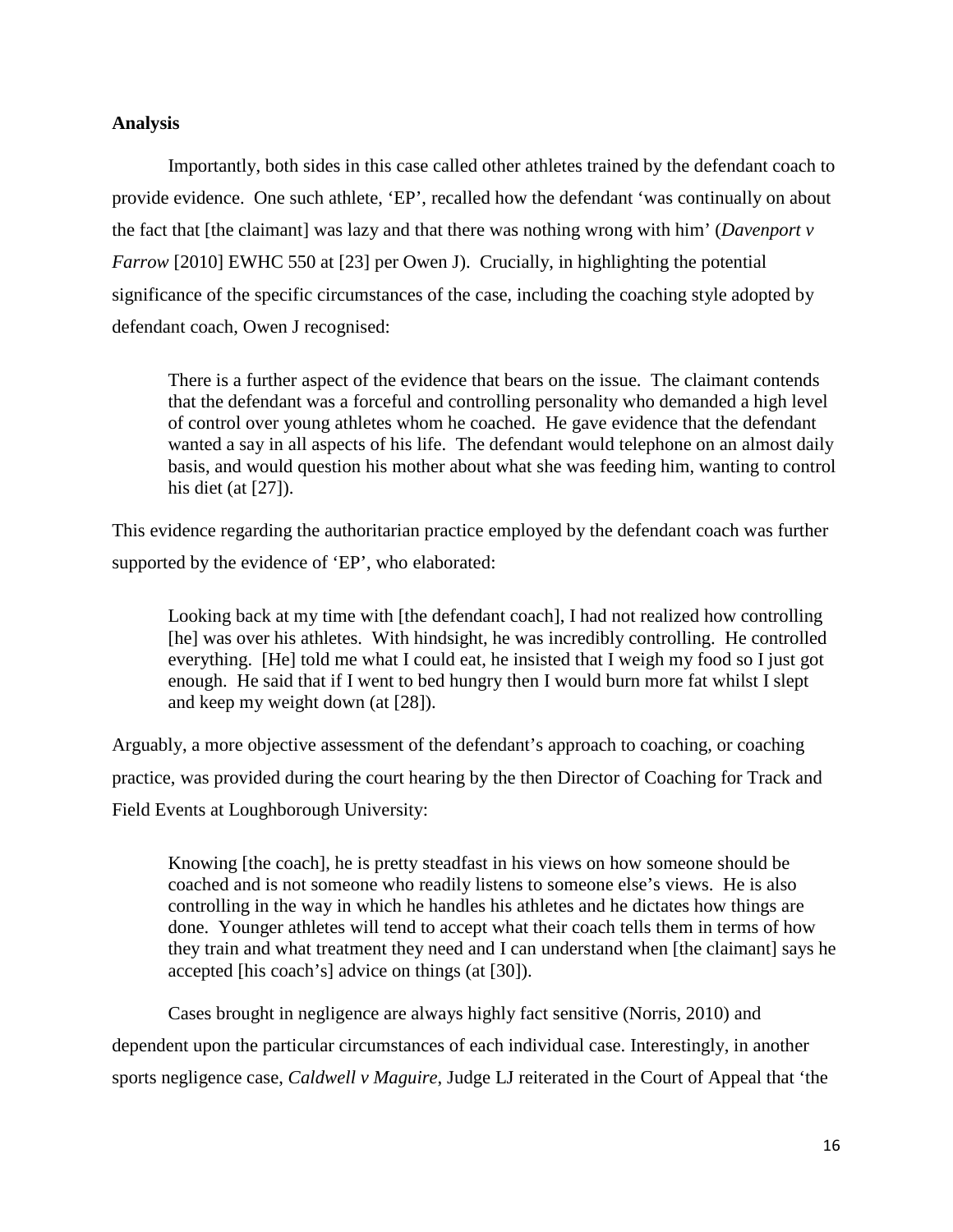issue of negligence cannot be resolved in a vacuum. It is fact specific' (*Caldwell v. Maguire and Fitzgerald* [2001] EWCA Civ. 1054 at [30]). Accordingly, in *Davenport v Farrow*, the defendant coach's relationship with the athletes that he trained, and more specifically, the coach's behaviour and practice, contextualised for the court assessment of the claimant's submissions in relation to his back pain. A further corresponding matter relating to both *Davenport v Farrow*, and *Brady v Sunderland Association Football Club*, and likely to be of some relevance in future cases, concerns what coaches frequently term an 'attitude problem' of the athlete(s) being coached. On this, the judgment of the court in *Davenport v Farrow* found:

Secondly the evidence as to the nature of their relationship is relevant in that the claimant contends that it provides an explanation as to why his complaints were ignored by the defendant. The evidence shows clearly that from December 2004 until they parted company, the defendant considered that the claimant lacked motivation and had an attitude problem (at [32]).

## Owen J continued,

The claimant gave evidence that he thought that the defendant believed that the problem that he was reporting with his back was just an attempt to get out of training. ['EP'] recalled the defendant saying continually at this time that the claimant was lazy and that there was nothing wrong with him. ['LP', another athlete] gave evidence that if you were someone who was lazy and lacked credibility, then any aches and pains would be met by the defendant with some cynicism (at [35]).

While it may be reasonable for coaches, on occasions, to become frustrated with athletes due to a lack of commitment, hard work and intensity, the court's attention concentrates on how an ordinarily reasonable coach in the same circumstances would behave. Crucially, this is an objective test of reasonableness which would not reflect the subjective idiosyncratic personal tendencies, for instance, possible excessive cynicism, of individual coaches. Simply applied, the negligence standard demands that defining the boundary between what might amount to appropriate coaching behaviour, as opposed to pushing athletes too hard, is a question of what is objectively reasonable, and justifiable, in the same circumstances. Consequently, a further contemporaneous source of information considered by the court in *Davenport v Farrow*, and likely to be instructive and informative for all coaches, was a screening report, compiled as part of a programme of regular screening, due to the fact that the claimant had been enlisted in the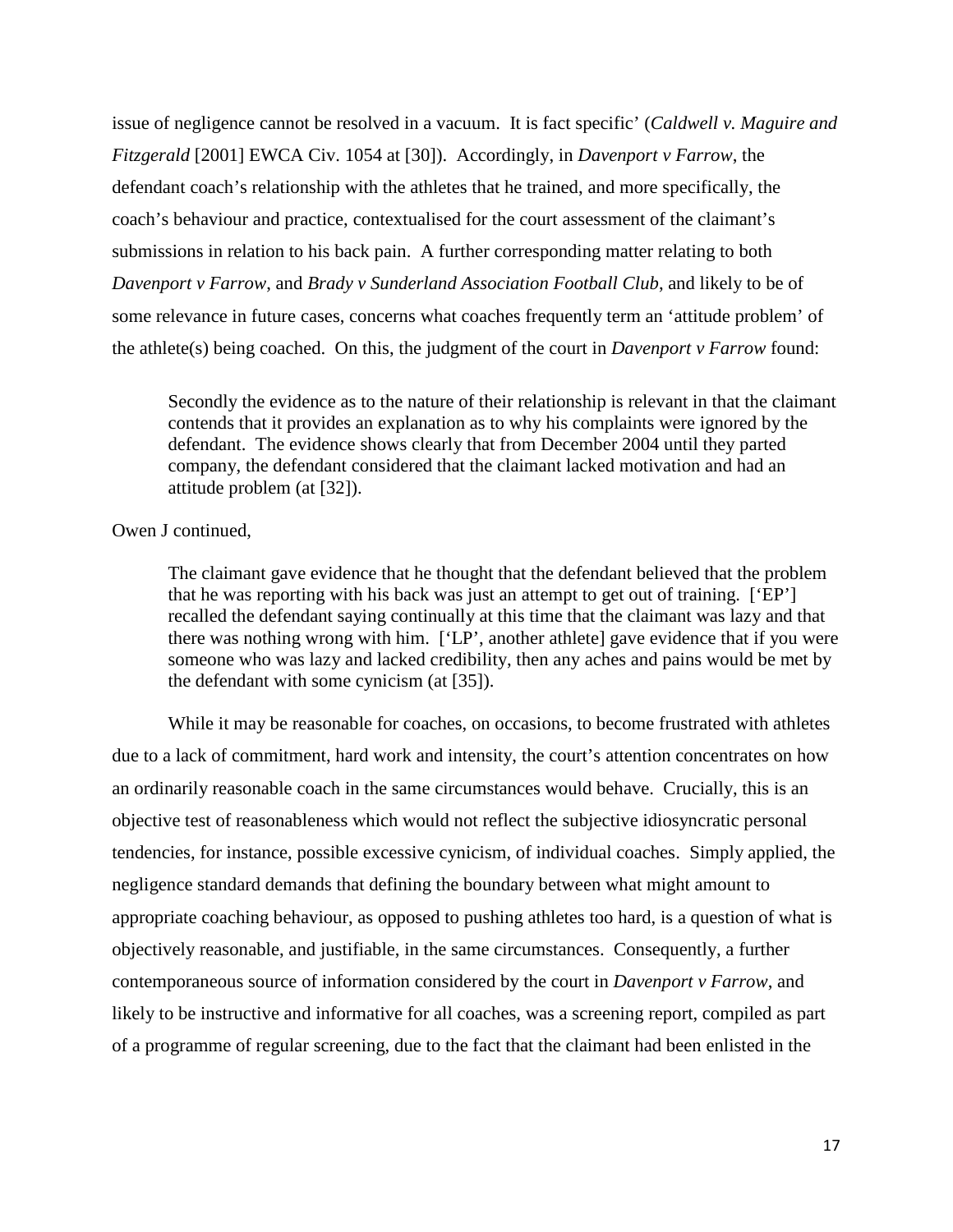UK Athletics programme for athletes with world class potential. This 'SW Potential athlete report' contained the following statement on the claimant:

From discussion with [the defendant coach] and feedback from Darcy appears training programme is all in place. However, concerns over controlling nature of relationship between coach and athletes … and strong possibility that athletes are being pushed too hard too early. Prevalence of injuries in whole group suggests this may be case (at [41]).

Significantly, critical scrutiny of the judicial reasoning from both of these cases, and consideration of the material facts presented to the court, reinforces the necessity for coaching practice to be reasonable and commensurate to the specific circumstances in which the athlete is performing. This reinforces the good practice of coaches critically reflecting upon the suitability and appropriateness of their coaching behaviours, thereby ensuring that the coaching methods employed are rigorously justifiable. In this regard, should a coach be sued, the court would likely be able to peruse expert witness testimony when seeking to define what might amount to reasonable coaching practice in the same circumstances. For instance, in ultimately dismissing the claim against the defendant coach, the High Court concluded:

[the claimant's] case was advanced upon the basis that the probable cause of an acute spondyloyses was a marked increase in the intensity of his training from September 2004. There was an increase in the number of sessions as the Claimant had begun training on a full time basis; but I accept the evidence of the Defendant, given by reference to his training programmes for the Claimant, that it was a moderate increase from the same period in the previous year, and was not therefore significantly more than he had done in the past. It is also to be noted that in this context that in their joint statement, the coaching experts whose reports were before the court, agreed that the regime undertaken in 2004- 2005, based on the Defendant's training log, was within the range of acceptable coaching (level 4) for an athlete of his ability and aspirations. I am not persuaded that there was a change in the level and intensity of training in September 2004 such as to provide an explanation for the development of spondyloyses (at [59] per Owen J).

#### **Some implications**

The above interdisciplinary analysis of both *Brady v Sunderland Association Football Club*, and *Davenport v Farrow*, confirms that overtraining, or training requiring an unreasonable level of intensity, may provide the foundation for a cause of action in negligence. Further, coaches must be mindful to avoid exerting undue pressure or influence on players returning from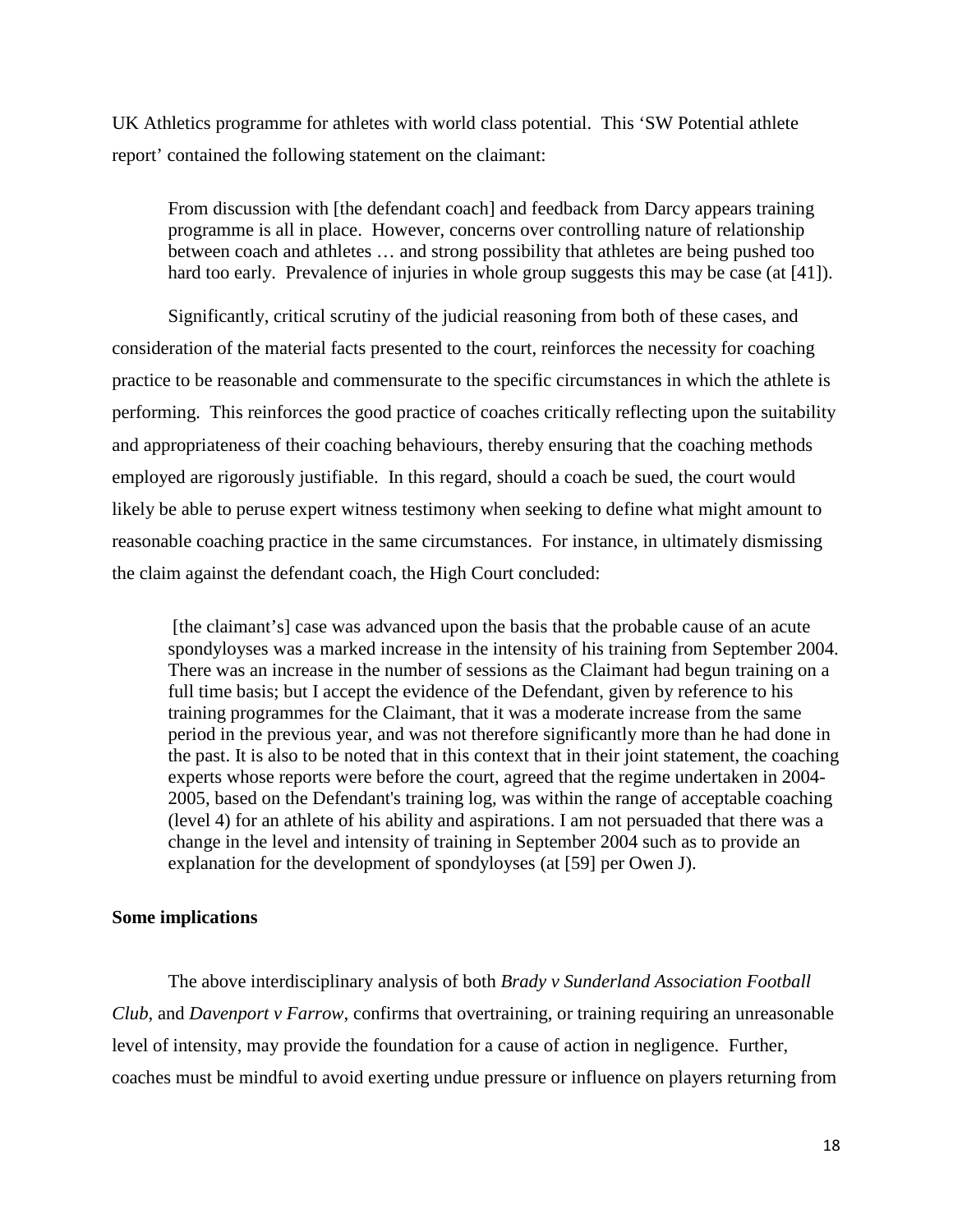injury, in addition to discharging responsibilities regarding appropriate medical care of athletes, including pertinent referral to relevant specialist medical practitioners and adherence to stipulated protocols. Also, the searching inquiries conducted by the court reinforces the need for coaches to keep written records of such things as training sessions delivered, schedules of training programmes, attendance registers, injuries sustained by participants, performance and fitness assessments (Barnes, 1996; Whitlam, 2012); and all other relevant information, for instance risk assessments (*Uren v Corporate Leisure (UK) Ltd Ministry of Defence* [2011] EWCA Civ 66) and, depending on the level at which the coach is operating, medical screening test results and records of progression reviews/meetings (i.e., *Davenport v Farrow*).

More generally, as alluded to in the joint statement by the expert witnesses in *Davenport v Farrow*: (i) regular and approved coaching practices (i.e., advocated by a responsible coaching organisation/NGB; *Bolam v Friern Hospital Management Committee* [1957] 1 WLR 582); that are (ii) logically justifiable (*Bolitho v City of Hackney Health Authority* [1998] AC 232); and, (iii) suitable for the post or position of the coach (i.e., appropriate to the performance level in question; *Wilsher v Essex Area Health Authority* [1987] QB 730), are hallmarks of reasonable coaching practice (Partington, 2014, 2015b). When critically evaluating and reflecting upon their coaching practice, successfully satisfying these three legal propositions should safeguard coaches from negligence liability by means of a common practice or *Bolam* 'defence' (Partington, 2015b). In short, coaches with the developed self-awareness to continuously evaluate the appropriateness of their coaching practice, and thereby successfully satisfy these propositions which are indicative of reasonable coaching, in addition to better protecting the safety and welfare of athletes, would be more likely to be shielded from negligence liability.

#### **Codes of Conduct**

In attempting to address many of the ethical (and legal) dilemmas encountered by coaches, there would appear to be an unexamined and superficial reliance by coaching organisations on codes of conduct (Hardman & Jones, 2013). Since the assumption seems to be that ethical considerations regarding coaching practice will be understood and grasped intuitively by coaches (Telfer, 2010), the extent to which codes of conduct impact and shape coaching behaviour appears open to conjecture and debate (Taylor & Garratt, 2010; Cassidy, 2013). With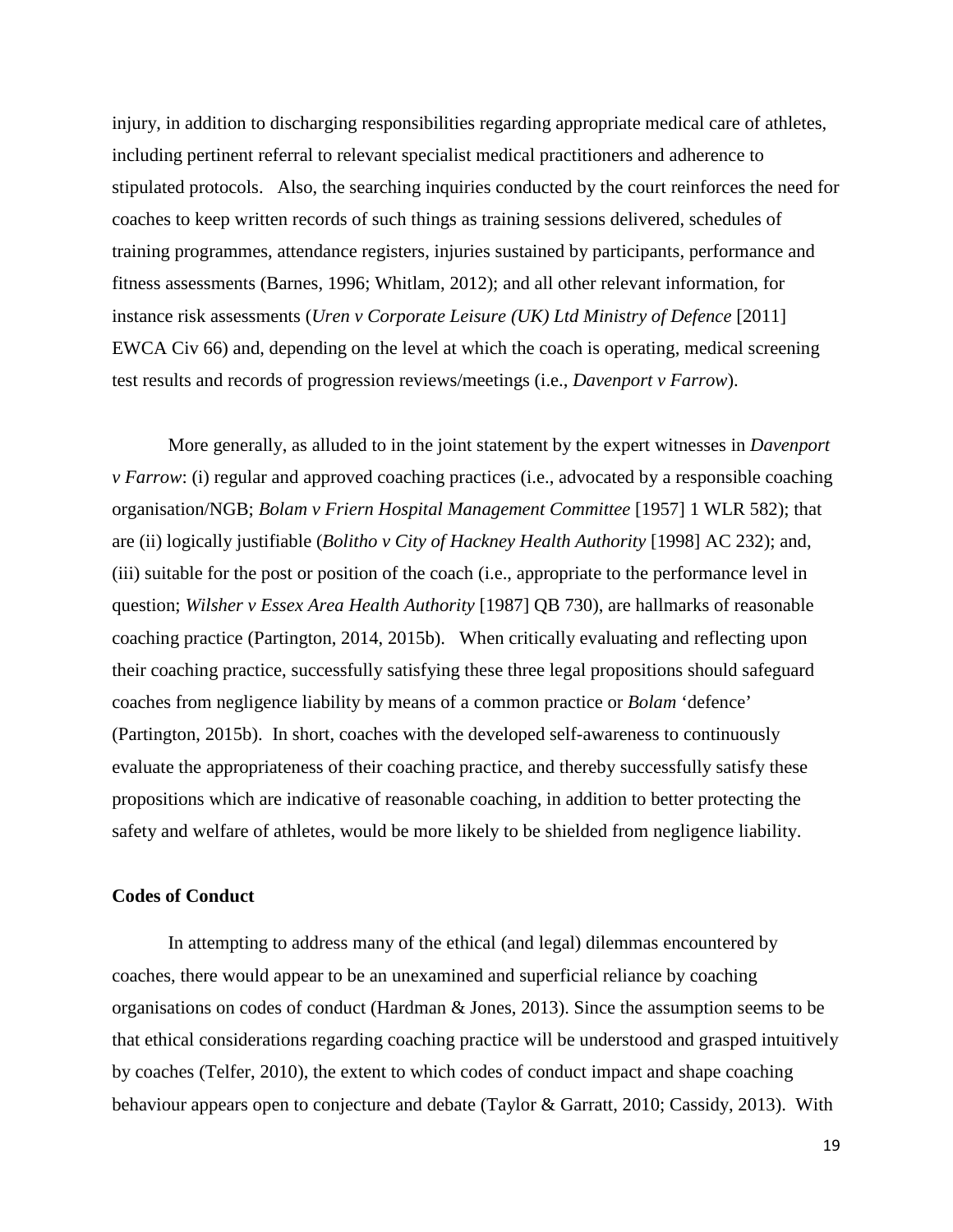specific regard to the emerging interface between the law of negligence and sports coaching, this represents a significant missed opportunity given the qualified overlap between legal and ethical obligations (Mitten, 2013). Put simply, the utility and beneficial impact of codes of conduct for coaches, in developing the awareness of legal duties and obligations, seems limited. Correspondingly, although informal or unofficial CPD can be advantageous as a means of coach development, it may conversely reinforce poor practice (Armour, 2010), or more precisely, negligent entrenched practice. Significantly, Duffy et al. (2011) have recognised the importance of the need for the legal and ethical aspects of sports coaching to become more enhanced topics within the CPD provision of coaches, with evidence to indicate a demand from coaches for more training on health and safety issues, including risk management and (ir)responsible coaching (Stirling, Kerr & Cruz, 2012). This article's critical scrutiny of the implications for coaching practice of the interaction between sports coaching and the law of negligence endorses this view.

## **Conclusion**

All coaches, regardless of their classification as amateur or professional, should have an informed awareness of the emerging relationship between sports coaching and the law of negligence. This article's interdisciplinary analysis of the legal liability of coaches, through a lens intended to better safeguard coaches from litigation risk, reinforces the responsibility of coaches to adopt objectively reasonable and justifiable coaching practices when interacting with athletes. Although at first glance, this may appear to be a trite observation, this article has problematised coaching practice that may be informed by entrenched legitimacy, and 'uncritical inertia', by discussing a number of ethical dilemmas facing modern sports coaches. Detailed scrutiny of two relevant court judgments further developed, unpacked and clarified this theme. Unexamined and superficial reliance on coaching codes of conduct fails to appropriately account for this developing and highly context-specific complexity of contemporary coaching. Clearly, there is a requirement for NGBs and coaching associations to proactively support and develop coaches to ensure that they are appropriately protected from the evolving risk of liability in negligence (Partington, 2014). Since an aim of relevant and engaging coach education courses should be to assist coaches in constructing (context-specific) knowledge, rather than merely receiving it (Nash, 2015), it is contended that discussion of relevant case law examples, for instance, *Brady v Sunderland Association Football Club* and *Davenport v Farrow*, would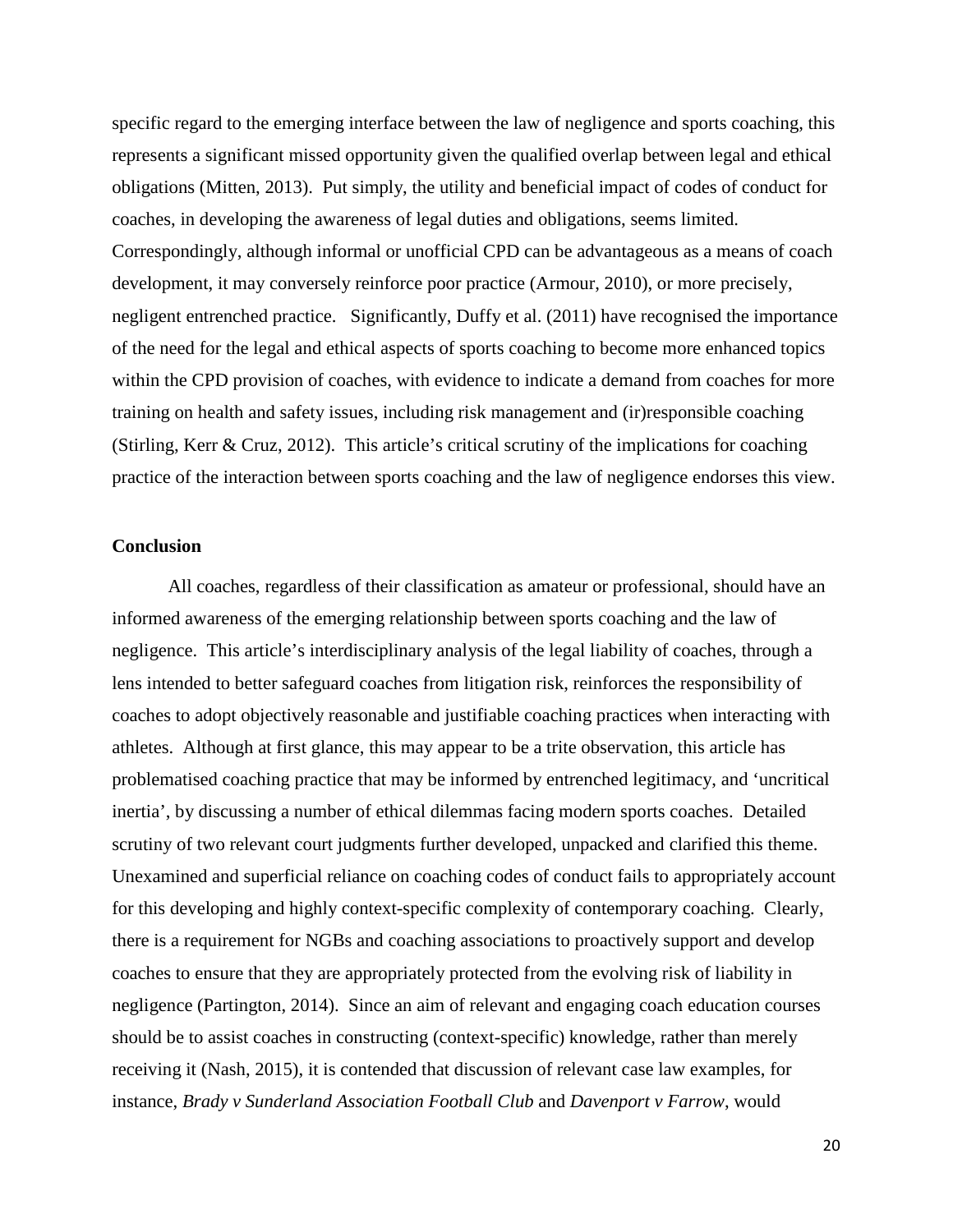provide coaches with instructive scenarios designed to stimulate critical reflection of legal and ethical issues. In transcending some of the present limitations of codes of conduct, this should more effectively guide coaches in establishing an awareness and understanding of the dynamic legal context in which they discharge the duties incumbent upon them. Further, since the guidelines provided by codes of conduct informs the 'professional' behaviour of coaches (Telfer, 2010), fuller engagement with this issue may inform the professionalisation of sports coaching agenda. More specifically, it is hoped that this article might engender further debate concerning the legal duties and obligations of coaches. In addition to emphasising the safety and welfare of athletes, should the unfortunate need arise, this would correspondingly enable the coach's acts or omissions to be more capable of withstanding robust and searching judicial scrutiny.

#### **Acknowledgements**

The author would like to thank Prof. Jack Anderson and Dr. David Capper for their informative comments on an earlier draft of this article.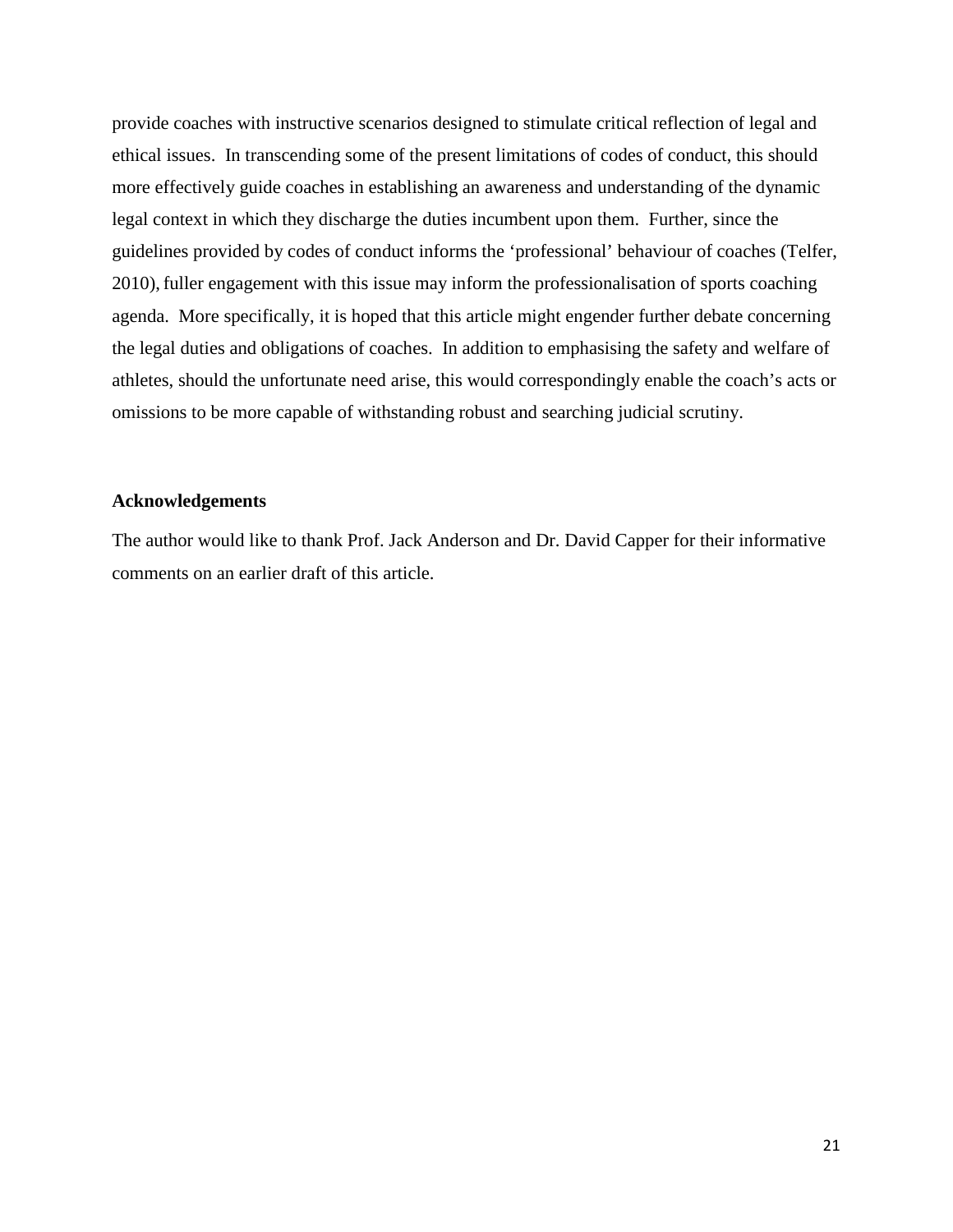# **References**

Adams, S., Adrian, M., & Bayless, M. (Eds.). (1987). *Catastrophic Injuries in Sport; Avoidance Strategies*. Indianapolis, IN: Benchmark.

Alexander, K., Stafford, A., & Lewis, R. (2011). *The experiences of children participating in organised sport in the UK*. Edinburgh: University of Edinburgh/NSPCC Child Protection Research Centre.

Anderson, J. (2010). *Modern Sports Law: A Textbook.* Oxford: Hart.

Appenzeller, H. (2011). *Ethical Behavior in Sport*. Durham, NC: Carolina Academic Press.

Armour, K. (2010). The learning coach … the learning approach: Professional development for sports coach professionals'. In J. Lyle & C. Cushion (Eds.), *Sports coaching: Professionalisation and practice* (pp. 153–164). Edinburgh: Churchill Livingstone Elsevier.

Atiyah, P. (1997). *The damages lottery*. Oxford: Hart.

Barnes, J. (1996). *Sports and the Law in Canada.* London: Butterworths.

Beloff, M., Kerr, T., Demetriou, M., & Beloff, R. (2012). *Sports law*. Oxford: Hart.

Cassidy, T. (2013). Exploring ethics: Reflections of a university coach educator. In S. Harvey & R. L. Light (Eds.), *Ethics in youth sport: Policy and pedagogical applications* (pp. 149–169). London: Routledge.

Cassidy, T., Jones, R., & Potrac, P. (2009). *Understanding Sports Coaching: The Social, Cultural and Pedagogical Foundations of Coaching Practice.* London; Routledge.

Clancy, R. (1995). Judo mats, climbing walls, trampolines and pole vaulters. *Sport and the Law Journal,* 3, 28–31.

Coakley, J., & Pike, E. (2014). *Sports in Society: Issues and Controversies.* Berkshire: McGraw-Hill Education.

Cox, N., & Schuster, A. (2004). *Sport and the law*. Dublin: First Law.

Cross, N., & Lyle, J. (1999). Overtraining and the coaching process. In N. Cross & J. Lyle (Eds.), *The Coaching Process: principles and practice for sport* (pp. 192–209). Oxford: Butterworth-Heinemann.

Cushion, C. (2010). Coach behaviour. In J. Lyle & C. Cushion (Eds.), *Sports coaching: professionalisation and practice* (pp. 43-62). Edinburgh: Churchill Livingstone Elsevier.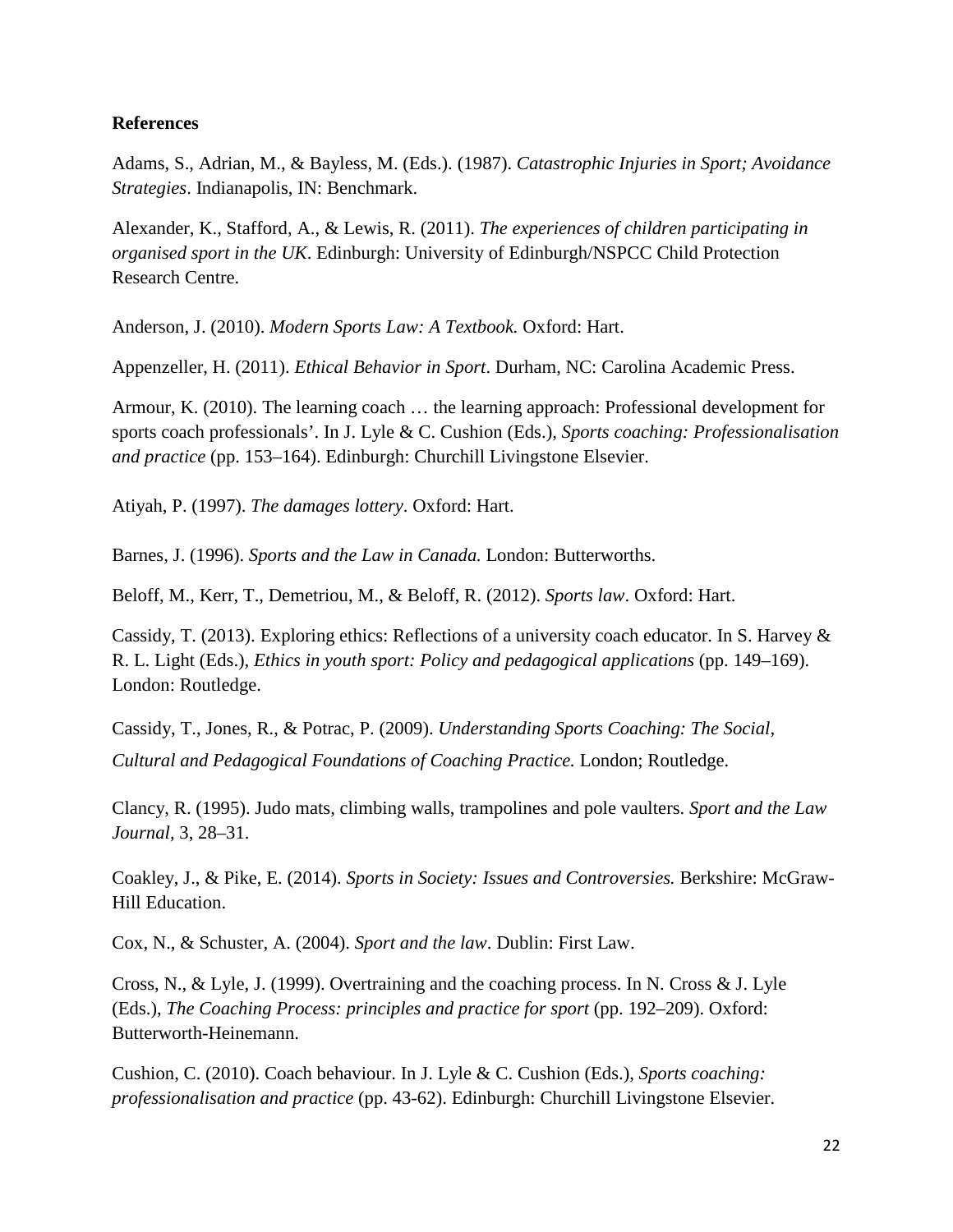Cushion, C., & Jones, R. (2009). Power, Discourse, and Symbolic Violence in Professional Youth Soccer: The Case of Albion Football Club. *Sociology of Sport Journal* 23, 142-161.

Cushion, C., & Partington, M. (2014). A critical analysis of the conceptualisation of 'coaching philosophy'. *Sport, Education and Society*, DOI: 10.1080/13573322.2014.958817.

Duffy, P., Hartley, H., Bales, J., Crespo, M., Dick, F., Verdhan, D., Nordmann, L., & Curado, J. (2011). Sport coaching as a 'profession': challenges and future directions. *International Journal of Coaching Science*, 5(2), 93-123.

Dyson, Lord, Master of the Rolls. (2013). Compensation Culture: Fact or Fantasy? Holdsworth Club Lecture.

Ehrmann, J. (2011). *Insideout coaching*. New York, NY: Simon & Schuster.

Fulbrook, J. (2005). *Outdoor activities, negligence and the law*. Aldershot: Ashgate.

Gardiner, J. (1993). Should coaches take care? *New Law Journal, 143*, 1598.

Greenfield, S. (2013). Law's impact on youth sport: should coaches be 'concerned about litigation'? *Sports Coaching Review*, 2(2), 114-123.

Griffith-Jones, D. (2007). *Law and the business of sport*. Haywards Heath: Tottel.

Griffith-Jones, D. (2008). Civil Liability Arising Out of Participation in Sport. In A Lewis & J Taylor, *Sport: Law and Practice* (pp. 711-752). Haywards Heath: Tottel.

Hardman, A.R., & Jones, C. (2010). *The Ethics of Sports Coaching*. London: Routledge.

Hardman, A., & Jones, C. (2013). Philosophy for coaches. In R. L. Jones & K. Kingston (Eds.), *An introduction to sports coaching: Connecting theory to practice (pp. 99–111). London:* Routledge.

Hartley, H. (2009). *Sport, Physical Recreation and the Law.* London: Routledge.

Harvey, S., Cushion, C., Cope, E., & Muir, B. (2013). A season long investigation into coaching behaviours as a function of practice state: the case of three collegiate coaches. *Sports Coaching Review,* 2(1), 13-32.

Hurst, T., & Knight, J. (2003). Coaches' liability for athletes' injuries and deaths. *Seton Hall Journal of Sports Law,* 13, 27-51.

Martínková, I., & Parry, J. (2011). Coaching and the ethics of performance enhancement. In A. R. Hardman & C. Jones (Eds.), *The ethics of sports coaching* (pp. 185–198). London: Routledge.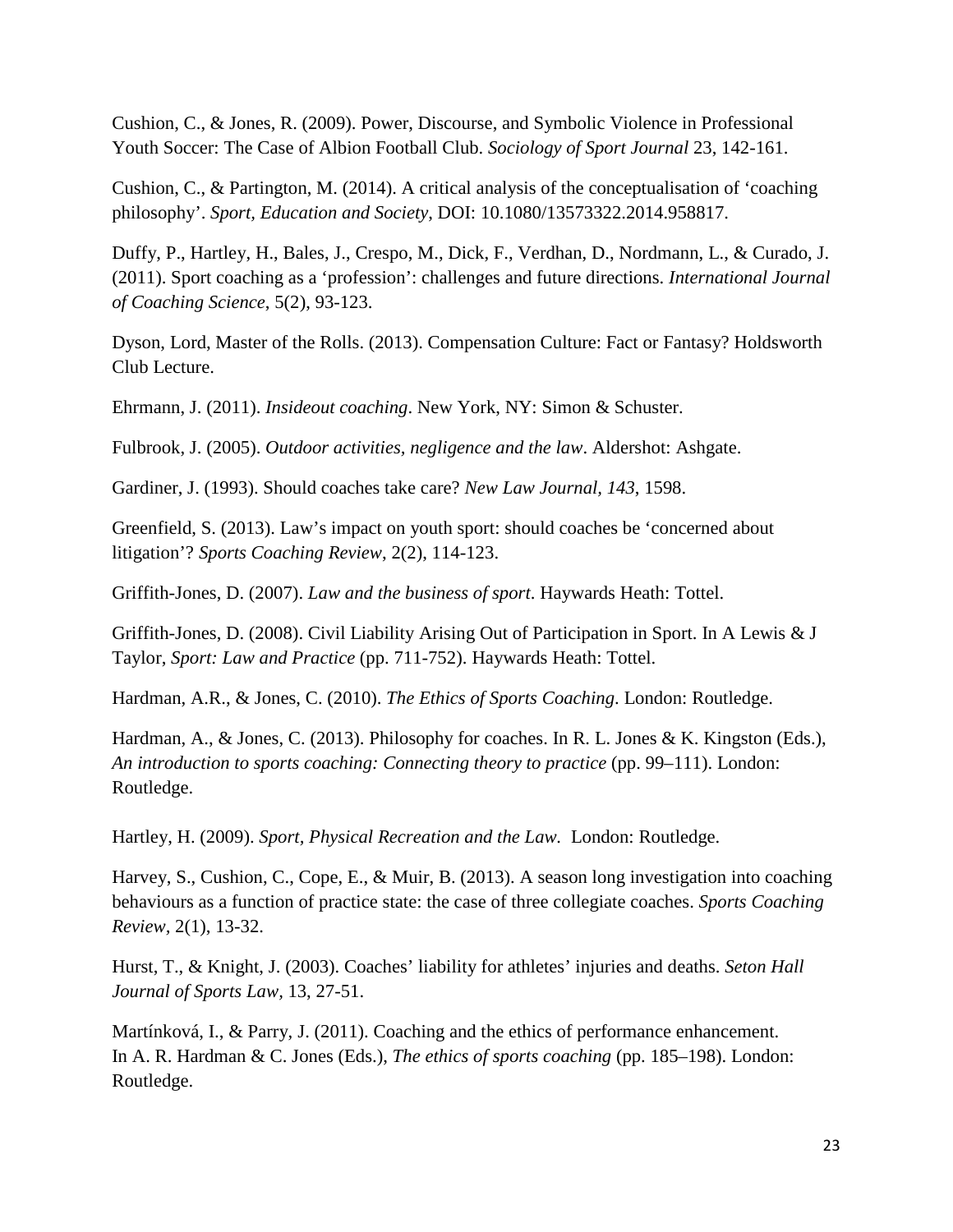James, M. (2013). *Sports Law*. Basingstoke: Palgrave-Macmillan.

Jamieson, L., & Orr, T. (2009). *Sport and Violence: A Critical Examination of Sport*. Oxford: Elsevier.

Jones, R. L. (2000). Towards a sociology of coaching. In R. L., Jones & K. M. Armour (Eds.), *Sociology of sport: Theory and practice* (pp. 33–43). London: Pearson.

Jones, M., & Dugdale, A. (Eds.). (2010). *Clerk and Lindsell on Torts*. London: Sweet and Maxwell/Thomson Reuters.

Kellett, P. (2002). Football-as-War, Coach-as-General: Analogy, Metaphor and Management Implications. *Football Studies,* 5, 60-76.

Kevan, T. (2005). Sports personal injury. *International Sports Law Review,* 3, 61–67.

Labuschagne, J., & Skea, J. (1999). The liability of a coach for a sport participant's injury. *Stellenbosch Law Review,* 10, 158–183.

Lines, K. (2007). Thinking outside the box(-ing ring): The implications for sports governing bodies following Watson. *International Sports Law Review,* 4, 64–75.

Lunney, M., & Oliphant, K. (2013). *Tort law: Text and materials*. Oxford: Oxford University Press.

Lyle, J. (1999).Lyle, J. (1999). Coaching philosophy and coaching behaviour. In N Cross & J Lyle (Eds), *The Coaching Process: principles and practice for sport* (pp. 25-46). Philadelphia: Butterworth-Heinemann.

Lyle, J. (2002). *Sports Coaching Concepts: A Framework for Coaches' Behaviour.* London: Routledge.

Lyle, J., & Cushion, C. (2010). Narrowing the field: Some key questions about sports coaching. In J. Lyle & C. Cushion (Eds.), *Sports coaching: Professionalisation and practice* (pp. 361– 382). Edinburgh: Churchill Livingstone Elsevier.

Lynn, A., & Lyle, J. (2010). Coaching workforce development. In J. Lyle & C. Cushion (Eds.), *Sports coaching: Professionalisation and practice* (pp. 193–207). Edinburgh: Churchill Livingstone Elsevier.

Magnus, U. (2006). Tort law in general. In J. Smits (Ed.), *Elgar Encyclopedia of Comparative Law* (pp. 719-729). Cheltenham: Edward Elgar.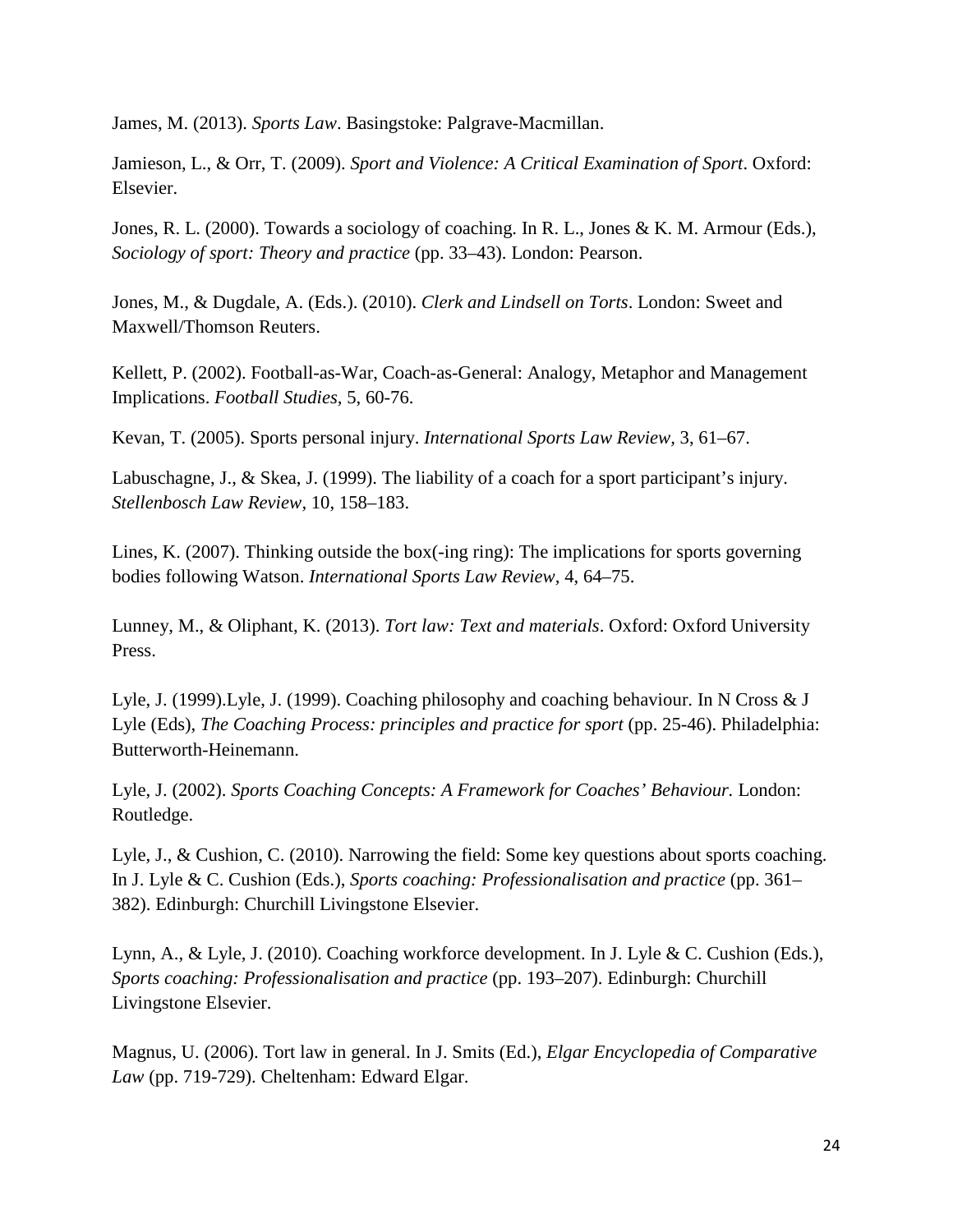Mallett, C. (2010). Becoming a high performing coach: pathways and communities. In J. Lyle & C. Cushion (Eds.), *Sports coaching: professionalisation and practice* (pp. 119-134). Edinburgh: Churchill Livingstone Elsevier.

Mangan, D. (2014). The curiosity of professional status. *Professional Negligence, 30*(2), 74–89.

Martens, R. (2004). *Successful Coaching*. Leeds: Human Kinetics.

McCaskey, A., & Biedzynski, K. (1996). A Guide to the Legal Liability of Coaches for a Sports Participant's Injuries. *Seton Hall Journal of Sports Law,* 6, 7-125.

Miles, A., & Tong, R. (2013). Sports medicine for coaches. In R. L. Jones & K. Kingston (Eds.), An introduction to sports coaching: Connecting theory to practice (pp. 177–196). London: Routledge.

Mitten, M. (2013). The Coach and the Safety of Athletes: Ethical and Legal Issues. In R Simon (Ed.), *The Ethics of Coaching Sports: Moral, Social, and Legal Issues* (pp. 215-233). Boulder, CO: Westview Press.

Montrose, J. (1958). Is negligence an ethical or a sociological concept? *The Modern Law Review,* 21, 259–264.

Nash, C. (2015). How coaches learn and develop. In C. Nash (Ed.), *Practical Sports Coaching* (pp. 177-189). Oxon, Routledge.

Nash, C., Sproule, J., & Horton, P. (2008). Sport Coaches' Perceived Role Frames and Philosophies. *International Journal of Sports Science & Coaching*, 3(4), 539-554.

Norris, W. (2009). The duty of care to prevent personal injury. *Journal of Personal Injury Law,* 2, 114–134.

Norris, W. (2010). The duty of care owed by instructors in a sporting context. *Journal of Personal Injury Law*, 4, 183-191.

Partington, M., & Cushion, C. (2013). An investigation of the practice activities and coaching behaviors of professional top-level youth soccer coaches. *Scandinavian Journal of Medicine & Science in Sports,* 23, 374-382.

Partington, N. (2014). Legal liability of coaches: a UK perspective. *International Sports Law Journal,* 14(3-4), 232-241.

Partington, N. (2015a). What does the Social Action, Responsibility & Heroism Act 2015 mean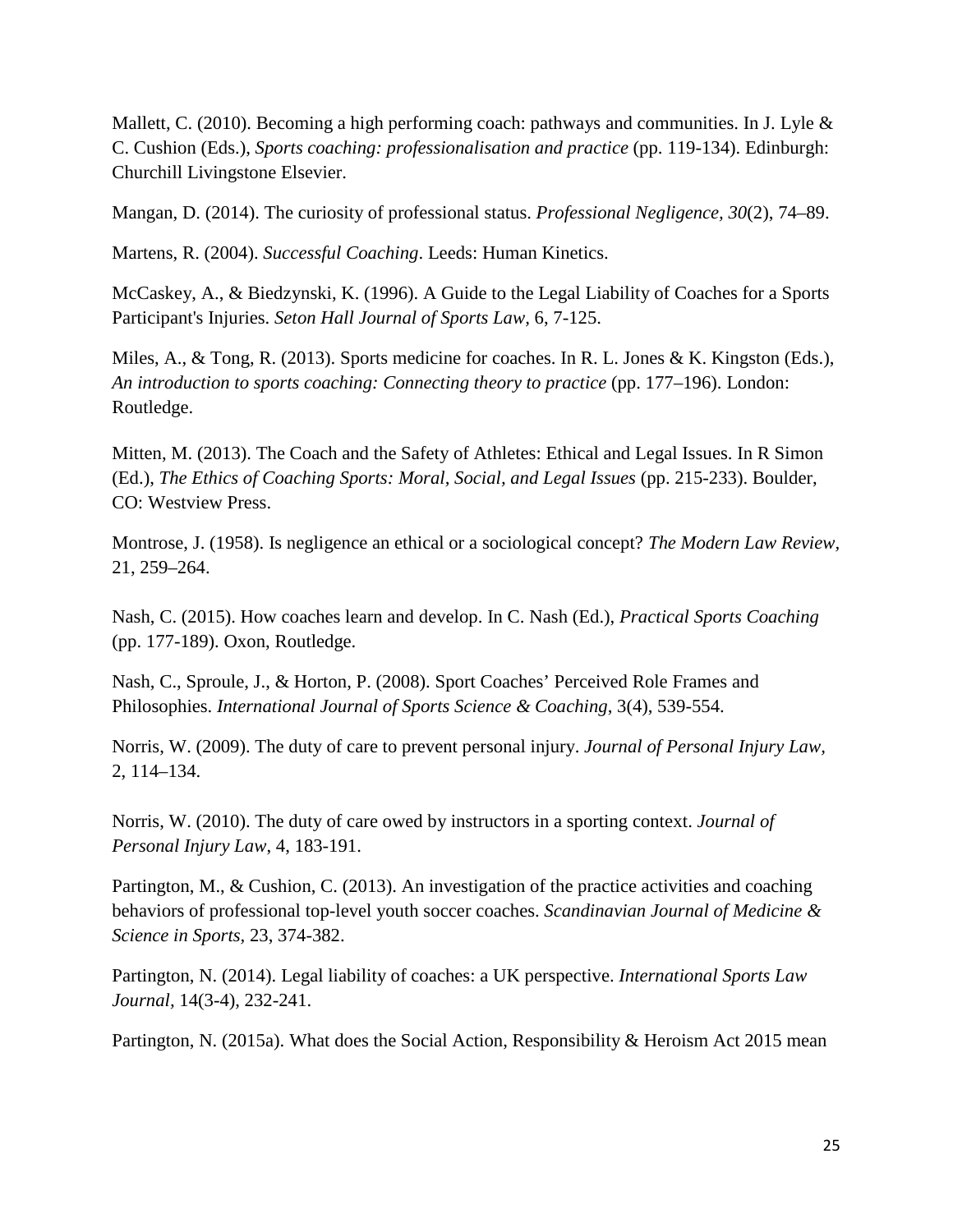for sports volunteers and NGBs? *LawInSport*. Accessed 8 January 8 2016 <http://www.lawinsport.com/articles/item/what-the-new-social-action-responsibility-heroismact-2015-means-for-sports-volunteers-and-ngbs-references>

Partington, N. (2015b). Professional liability of amateurs: The context of sports coaching. *Journal of Personal Injury Law, 4*, 232–242.

Partington, N. (2016). 'It's just not cricket': Or is it? *Professional Negligence,* 32(1), 77–81.

Pike, E.C.J., & Scott, A. (2015). Safeguarding injuries and athlete choice. In Lang, M., & Hartill, M. (Eds.), *Safeguarding, Child Protection and Abuse in Sport: International perspectives in research, policy and practice* (pp. 172-180). London: Routledge.

Powell, J., & Stewart, R. (Eds.). (2012). *Jackson and Powell on Professional Liability*. London: Sweet and Maxwell/Thomson Reuters.

Sports coach UK. (2012). Coach Tracking Study: A four-year study of coaching in the UK. Leeds: Coachwise.

Stirling, A., Kerr, G., & Cruz, L. (2012). An Evaluation of Canada's National Coaching Certification Program's Make Ethical Decisions Coach Education Module. *International Journal of Coaching Science* 6(2), 45-60.

Taylor, B., & Garratt, D. (2010). The professionalisation of sports coaching: Relations of power, resistance and compliance. *Sport, Education and Society, 15*(1), 121–139.

Telfer, H. (2010). Coaching practice and practice ethics. In J. Lyle & C. Cushion (Eds.), *Sports coaching: professionalisation and practice* (pp. 209-220). Edinburgh: Churchill Livingstone Elsevier.

Trudel, P., Gilbert, W., & Werthner, P. (2010). Coach education and effectiveness. In J. Lyle & C. Cushion (Eds.), *Sports coaching: Professionalisation and practice* (pp. 135–152). Edinburgh: Churchill Livingstone Elsevier.

Vick, D. (2014). Interdisciplinarity and the discipline of law. In D. Cowan, L. Mulcahy, & S. Wheeler (Eds.), *Law and society*, (Vol. I, pp. 163–193). London: Routledge.

Whitlam, P. (2012). *Safe practice in physical education and sport*. Leeds: Association for Physical Education/Coachwise.

Williams, A. M., & Hodges, N. J. (2005). Practice, instruction and skill acquisition in soccer: Challenging tradition. *Journal of sports sciences, 23*(6), 637–650.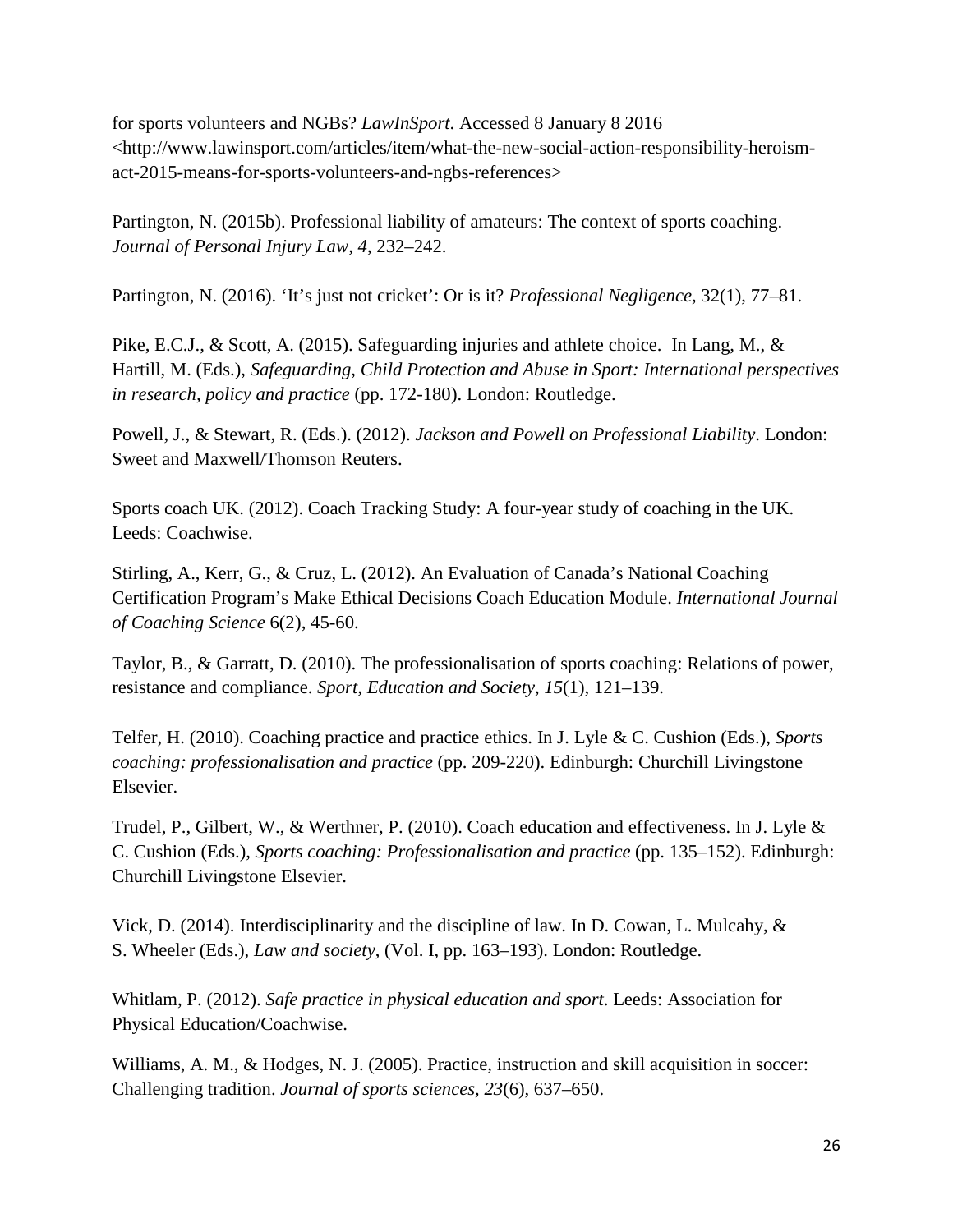Wong, G. (2010). *Essentials of Sports Law*. Oxford: Praeger.

Young, K. (1993). Violence, risk, and liability in male sports culture. *Sociology of Sport Journal* 10(4), 373-396.

Young, K. (2004). The Role of the Courts in Sports Injury. In K Young (Ed.) *Sporting Bodies, Damaged Selves: Sociological Studies of Sports-Related Injury* (pp. 333-353). Oxford: Elsevier.

Young, K. (2012). *Sport, Violence and Society*. London: Routledge: London.

Young, K., & White, P. (1999). Threats to Sport Careers: Elite athletes talk about injury and pain. In J. Coakley & P. Donnelly (Eds), *Inside Sports* (pp. 203-213). London: Routledge: London.

# **Cases**

*Anderson v Lyotier* [2008] EWHC 2790.

*Barnett v Chelsea and Kensington Hospital Management Committee* [1969] 1 QB 428.

*Bolam v Friern Hospital Management Committee* [1957] 1 WLR 582.

*Bolitho v City of Hackney Health Authority* [1998] AC 232.

*Bolton v Stone* [1951] AC 850.

*Brady v Sunderland Association Football Club Limited and Others* (Unreported, 2 April, 1998 Queen's Bench Division).

*Caldwell v Maguire and Fitzgerald* [2001] EWCA Civ 1054.

*Caparo v Dickman* [1990] 2 AC 605.

*Cox v Dundee City Council* [2014] CSOH 3.

*D v East Berkshire Community Health Authority* [2005] 2 AC 373.

*Davenport v Farrow* [2010] EWHC 550.

*Donoghue v Stevenson* [1932] AC 562.

*Fowles v Bedfordshire County Council* [1996] ELR 51.

*Morrow v Dungannon and South Tyrone Borough Council* [2012] NIQB 50.